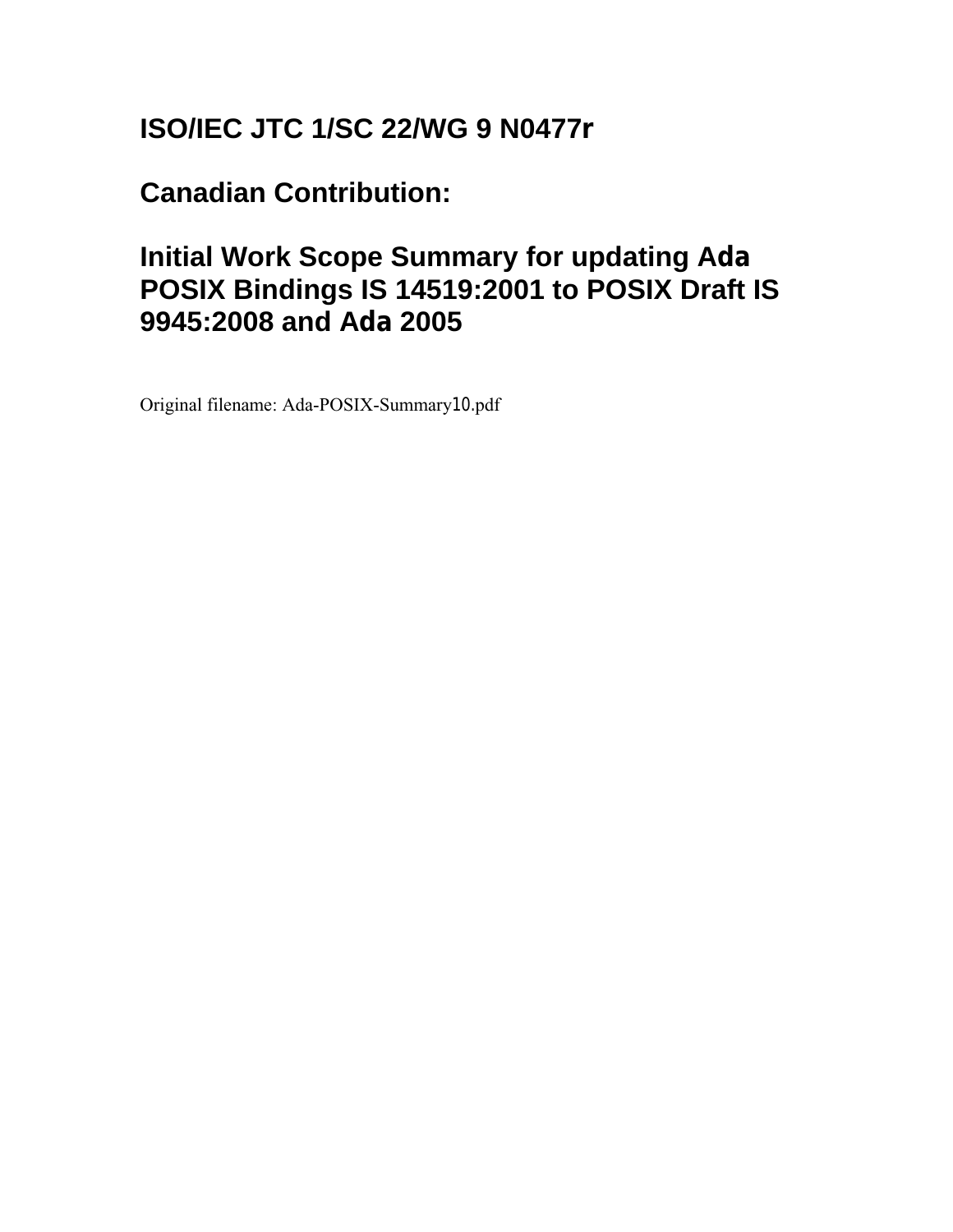# **Initial Work Scope Summary for updating ADA POSIX Bindings IS 14519:2001 to POSIX Draft IS 9945:2008 and ADA 2005**

**Prepared by:**

**Luke Wong (luke.wong@CMCElectronics.ca) Stephen Michell (stephen.michell@maurya.on.ca) Brad Moore (brad.moore@gdcanada.com)**

**Nov 2, 2006**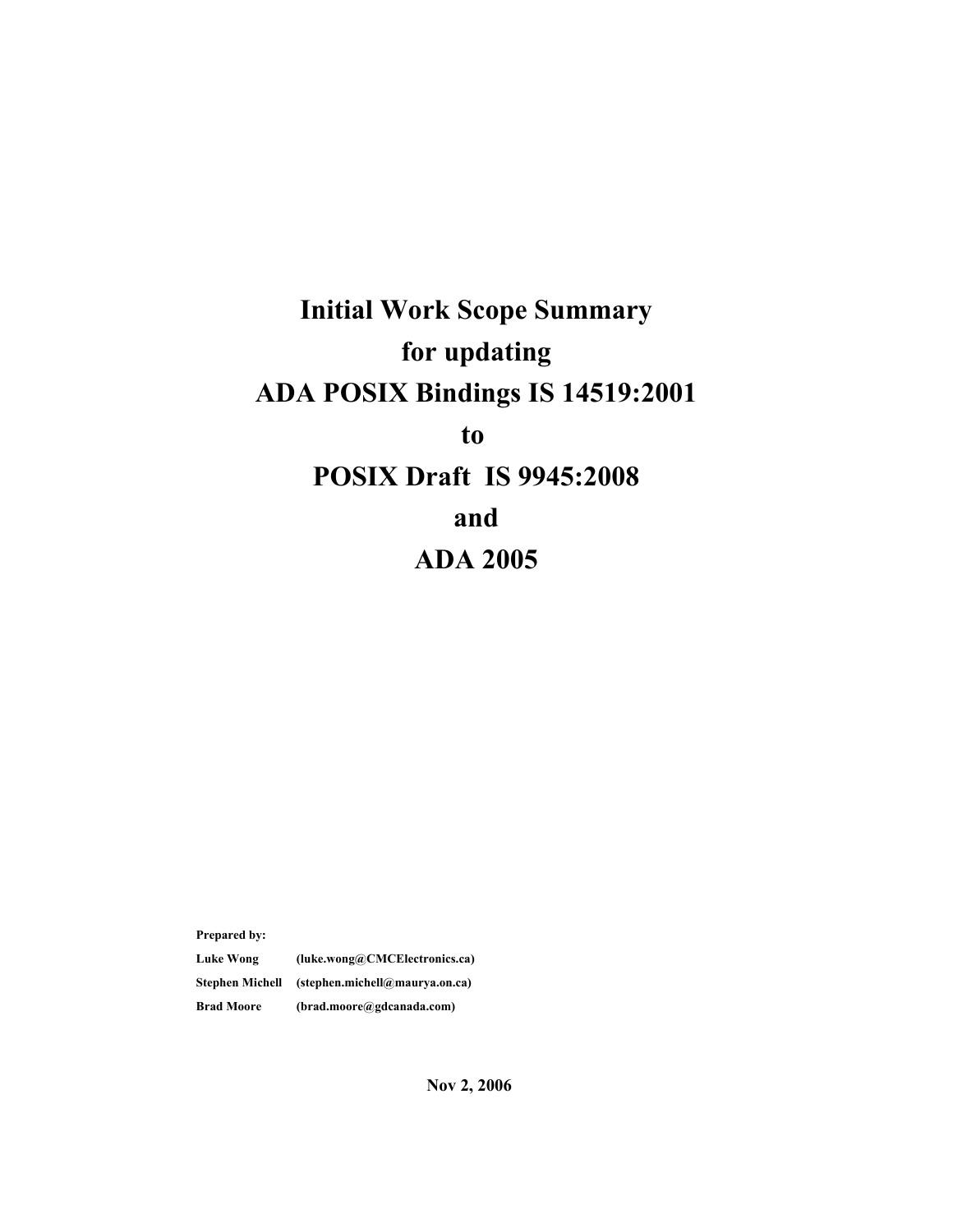### **- Acknowledgments -**

We would like to extend thanks to the following companies and organizations for their underlying and ongoing support that went towards producing this report.

**CMC Electronics Inc.** http://www.cmcelectronics.ca General Dynamics Canada <http://www.gdcanada.com/> **Maurya Software Inc.**, Ottawa Canada **Florida State University**, Computer Science Dept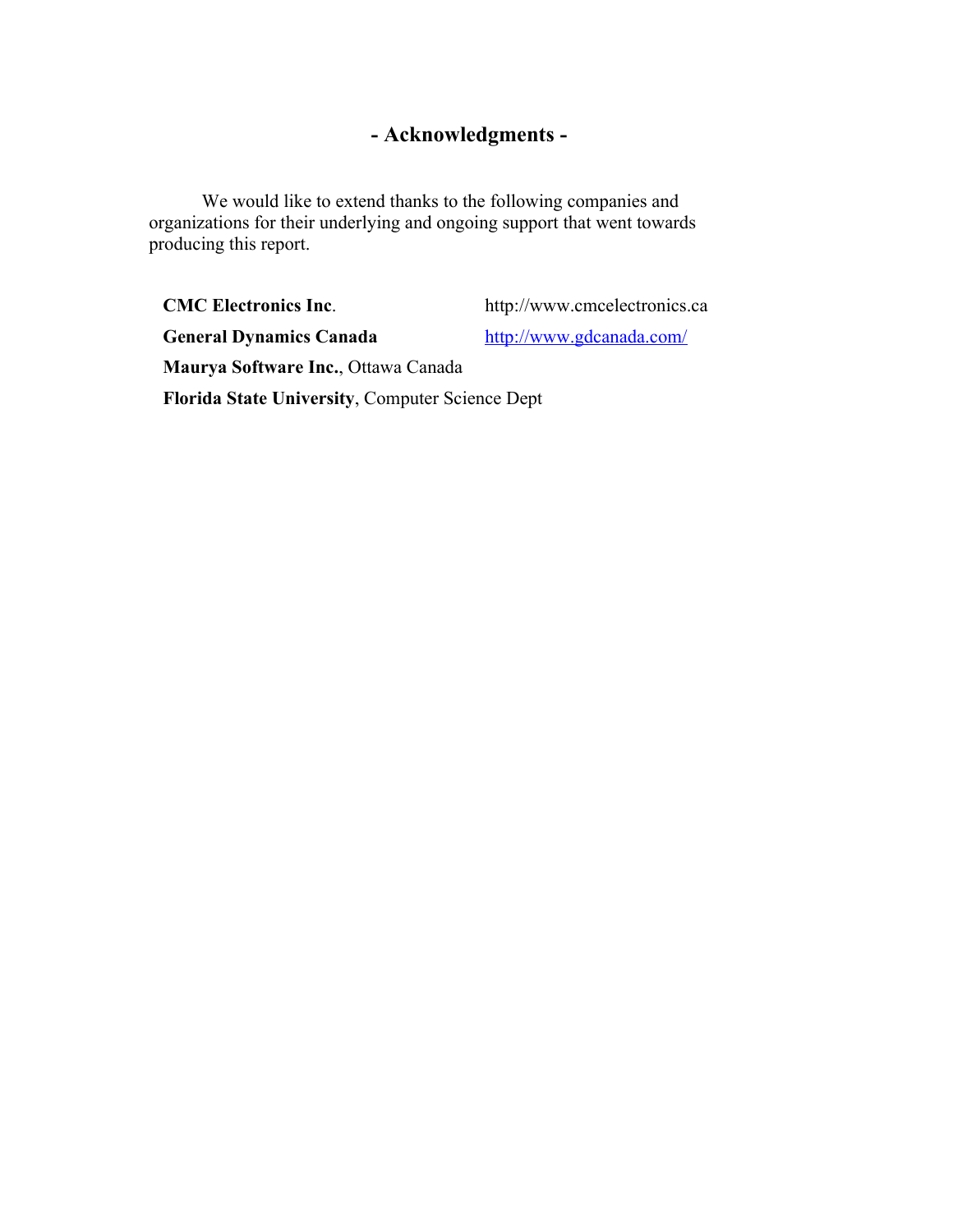### **Table of Contents**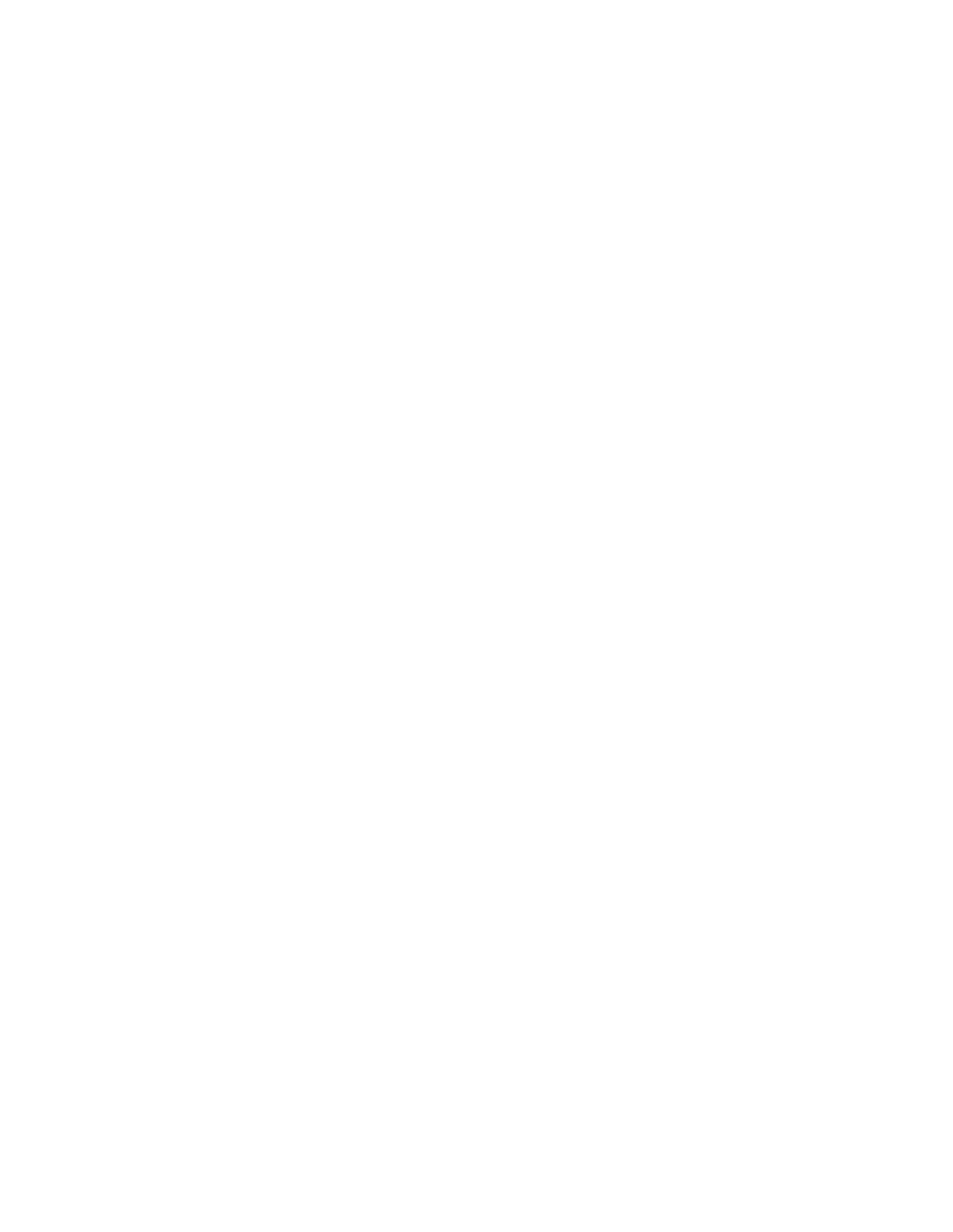### <span id="page-5-0"></span>**1. Introduction**

This document summarizes a review of the Draft IS 9945:2008 document and the existing IS14519:2001 Ada Binding to POSIX to determine the scope of an amendment to IS14519 to accommodate revisions to POSIX in light of the 2005 amendments to IS8652:1995 Ada Programming Language.

The document was prepared by a careful review of the C-Ada cross reference in 14519:2001 matched against the draft of IS9945 which is currently being drafted. The process that was followed was as follows:

- 1. All POSIX calls were reviewed and divided by functional area, such as math, tasking (or thread), timer, directory, character handling, etc.
- 2. POSIX calls that were omitted in 14519:2001 because they were legacy calls, because they were not "thread safe", because they were C-specific, because Ada already had adequate mechanisms (such as string functions, math functions) were marked as omitted in this document.
- 3. Other POSIX calls that were developed in intervening revisions to POSIX or which are proposed in the current draft that fall into Ada's domain were omitted. This includes Math, Character and String manipulation, Timer, Environment Variables, Directory. A large unknown is Stream functions and Real Time functions. We believe that most can be absorbed by Ada functionality but more study is required.
- 4. Other POSIX calls were added to the functional area as potentially required.

The results of this effort is summarized in the following sections.

### <span id="page-5-1"></span>**2. LEGACY Functions**

The LEGACY POSIX functions may be omitted from the Ada-POSIX bindings.

```
_longjmp
_setjmp
bcmp
bcopy
bzero
ecvt, fcvt, gcvt
fcvt
ftime
gcvt
getwd
index
mktemp
rindex
system
ualarm
utimes
wcswcs
```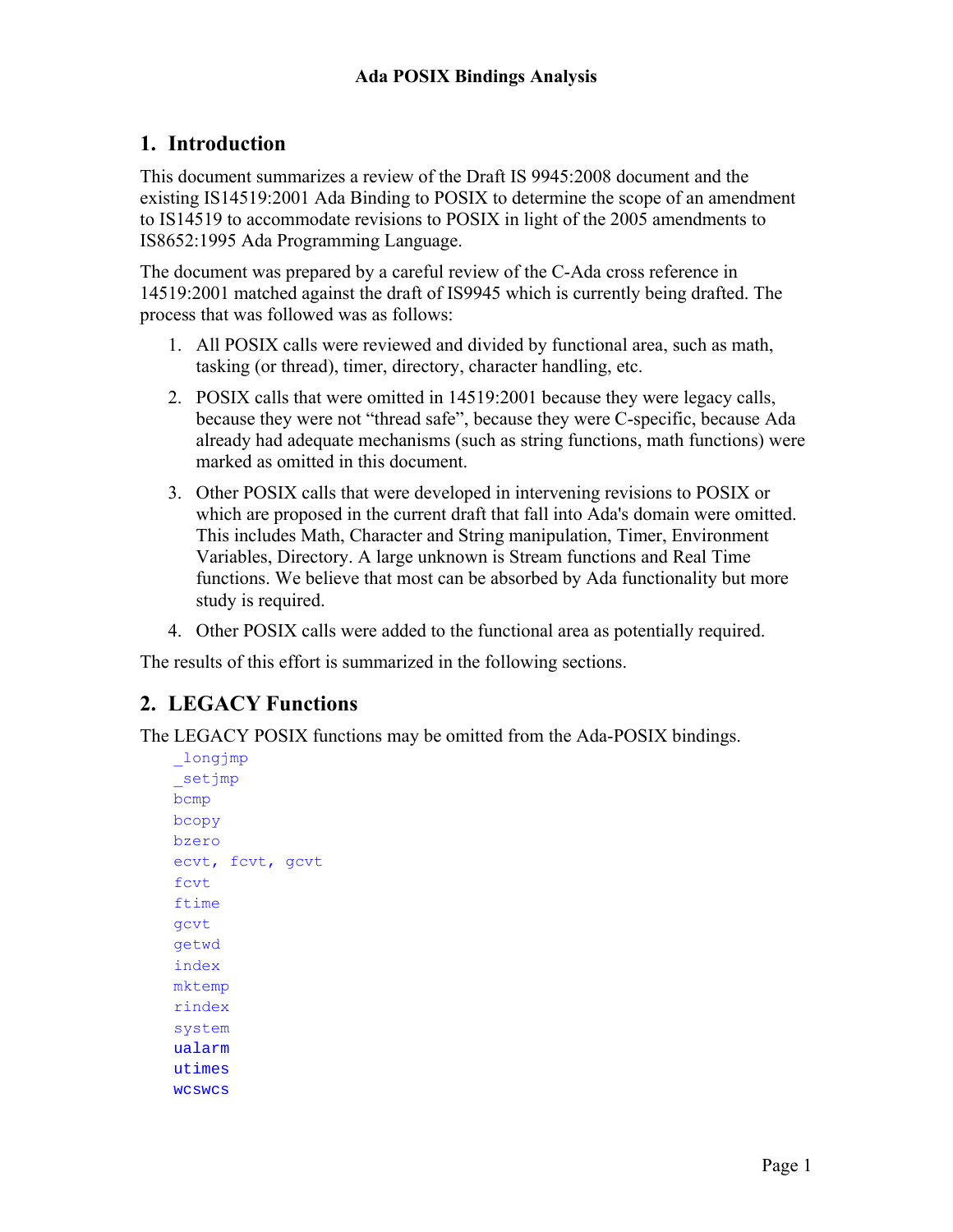#### <span id="page-6-0"></span>**3. Math Functions**

These functions (rounding, elementary function, complex functions, random numbers) can be supported by the Ada language. They may be omitted from the Ada-POSIX bindings.

```
abs, cabs, cabsf, cabsl, labs, llabs
acos, acosf, acosl
acosh, acoshf, acoshl, acosl
asin, asinf, asinl
asinh, asinhf, asinhl
atan, atanf, atanl
atan2, atan2f, atan2l
atanh, atanhf, atanhl
cacos, cacosf, cacosl
cacosh, cacoshf, cacoshl
carg, cargf, cargl
casin, casinf, casinl
casinh, casinhf, casinhl
catan, catanf, catanl
catanh, catanhf, catanhl
cbrt, cbrtf, cbrtl
ccos, ccosf, ccosl
ccosh, ccoshf, ccoshl
ceil, ceilf, ceill
cexp, cexpf, cexpl
cimag, cimagf, cimagl
clog, clogf, clogl
conj, conjf, conjl
copysign, copysignf, copysignl
cos, cosf, cosl
cosh, coshf, coshl
cpow, cpowf, cpowl
cproj, cprojf, cprojl
creal, crealf, creall
csin, csinf, csinl
csinh, csinhf, csinhl
csqrt, csqrtf, csqrtl
ctan, ctanf, ctanl
ctanh, ctanhf, ctanhl
div
exp, expf, expl, frexp, frexpf, frexpl, ldexp, ldexpf, ldexpl
exp2, exp2f, exp2l
expm1, expm1f, expm1l
fabs, fabsf, fabsl
fdim, fdimf, fdiml
floor, floorf, floorl
fma, fmaf, fmal
```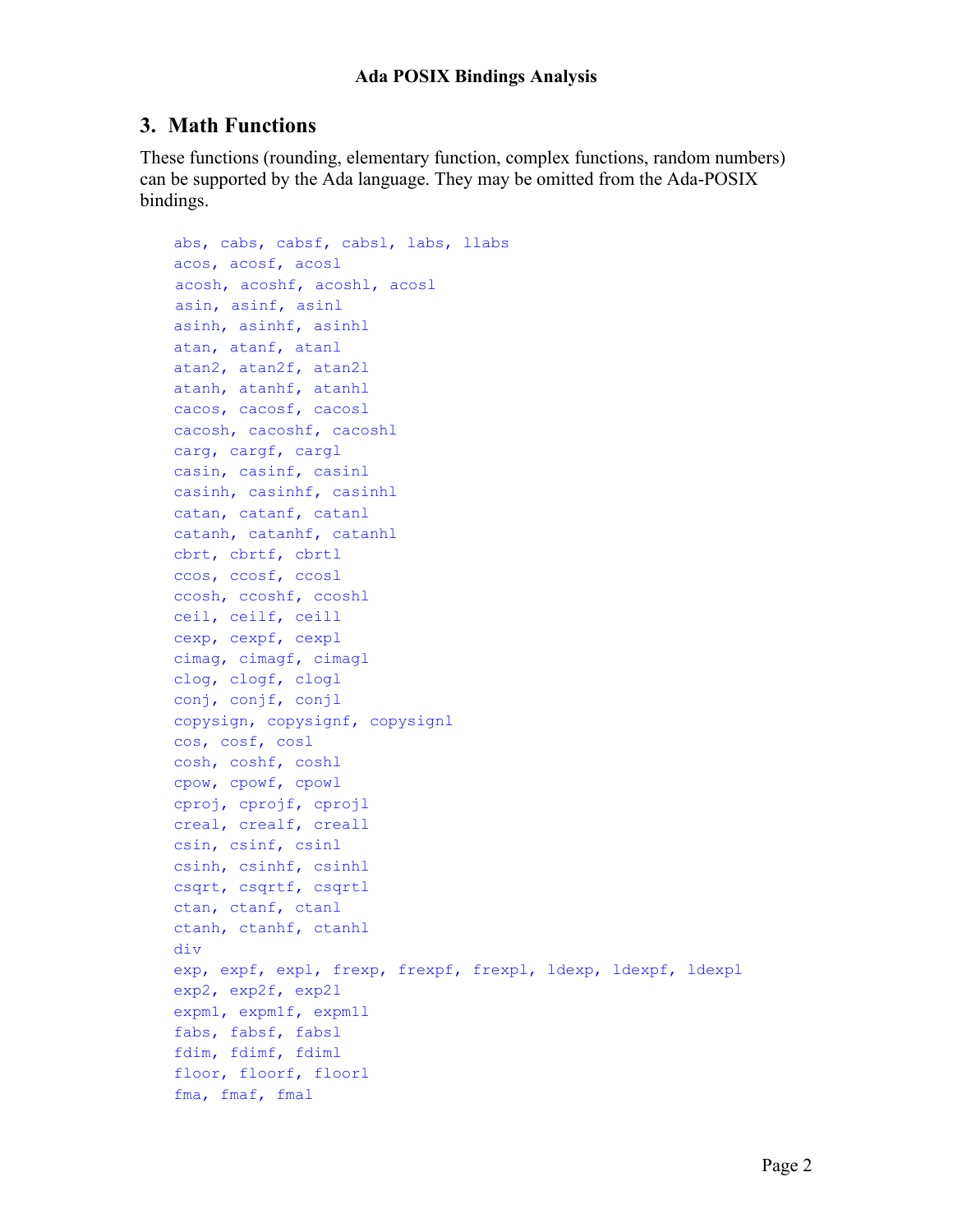```
fmax, fmaxf, fmaxl
fmin, fminf, fminl
fmod, fmodf, fmodl
ilogb, ilogbf, ilogbl
imaxabs, imaxdiv
initstate
lcong48
log, logf, logl
log10, log10f, log10l
log1p, log1pf, log1pl
log2, log2f, log2l
logb, logbf, logbl
logf, loglmodf, modff, modfl
nan
nearbyint, nearbyintf, nearbyintl
nextafter, nextafterf, nextaferl
nexttoward, nexttowardf, nexttowardl
pow
rand, random, srand, srand48, srandom, erand48, drand48, jrand48,
lrand48, nrand48, mrand48
remainder
remquo
rint, rintf, rintl, llrint, llrintf, llrintl, lrint, lrintf, lrintl
round, llround, llroundf, llroundl, lround, lroundf, lroundl
scalb, scalbln
seed48
setstate
sin, sinh, sinl
sqrt, 
tan, tanh, tanl
```
These functions are C floating point related. They may be omitted from the Ada-POSIX bindings.

```
fpclassify
isfinite
isgreater
isgreaterequal
isinf
isless
islessequal
islessgreater
isnan
isnormal
isunordered
signbit
```
These functions are supported by Ada-POSIX 5c.

```
hypot, hypotf, hypotl
```
These functions may be included in the Ada-POSIX bindings.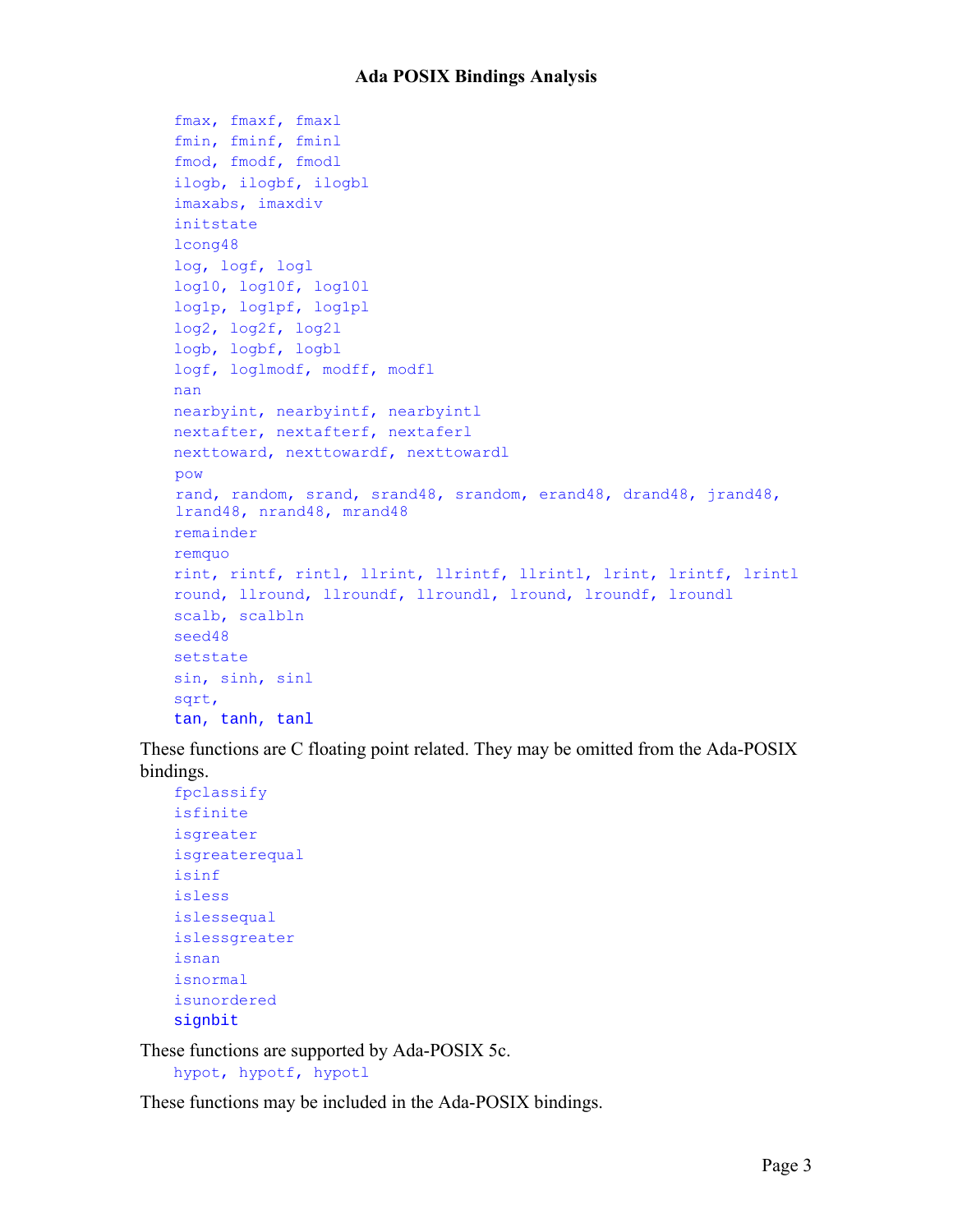```
j0, j1, jn (Bessel)
y0, y1, yn (Bessel)
erf, erff, erfl (Error)
erfc, erfcf, erfcl (Error)
ffs
lgamma, lgammaf, lgammal (Gamma)
tgamma
```
### <span id="page-8-0"></span>**4. Character and String Functions**

These functions can be supported by the Ada language. They may be omitted from the Ada-POSIX bindings.

```
tolower
_toupper
atof
atoi
atol, atoll
btowc
fmtmsg (C specific)
isalnum
isalpha
isascii
isblank
iscntrl
isdigit
isgraph
islower
isprint
ispunct
isspace
isupper
iswalnum
iswalpha
iswblank
iswcntrl
iswdigit
iswgraph
iswlower
iswprint
iswpunct
iswspace
iswupper
iswxdigit
isxdigit
rindex
strcasecmp
strcat 
strchr 
strcmp
```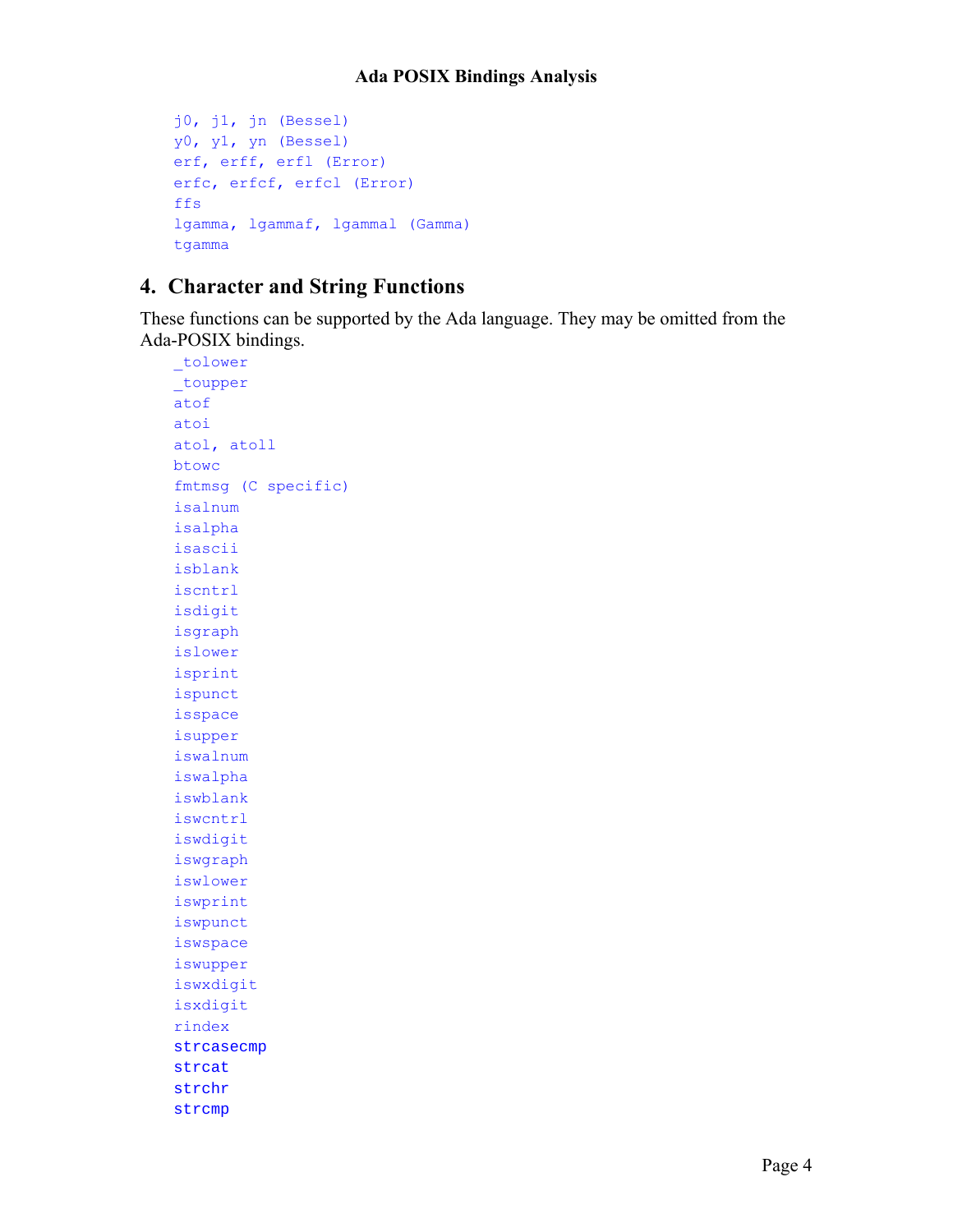strcoll strcpy strcspn strdup strerror strfmon strftime strlen strncasecmp strncat strncmp strncpy strpbrk strptime strrchr strspn strstr strtod strtoimax strtok strtol strtold strtoll strtoul strtoumax strxfrm swab toascii tolower toupper towctrans towlower towupper trunc truncf unlink wcrtomb wcscat wcschr wcscmp wcscoll wcscpy wcscspn wcsftime wcslen wcsncat wcsncmp wcsncpy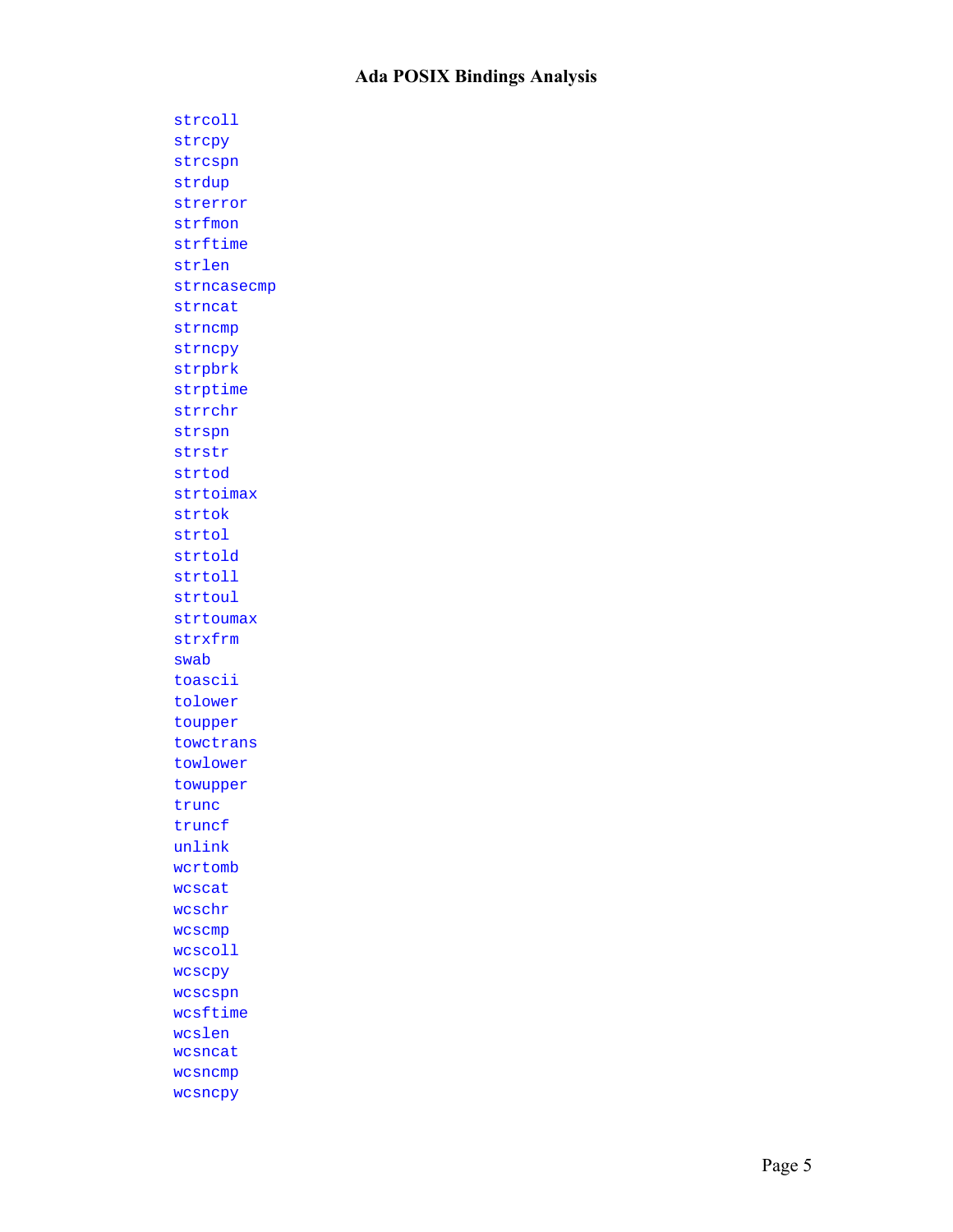| wcspbrk                                      |  |
|----------------------------------------------|--|
| wcsrchr                                      |  |
| wcsrtombs                                    |  |
| wcsspn                                       |  |
| wcsstr                                       |  |
| wcstod                                       |  |
| wcstoimax                                    |  |
| wcstok                                       |  |
| wcstol                                       |  |
| wcstold                                      |  |
| wcstoll                                      |  |
| wcstombs                                     |  |
| wcstoul                                      |  |
| wcstoumax                                    |  |
| <b>WCSWCS</b>                                |  |
| wcswidth                                     |  |
| wcsxfrm                                      |  |
| wctob                                        |  |
| wctomb                                       |  |
| wctrans                                      |  |
| wctype                                       |  |
| wcwidth                                      |  |
| wmemchr, wmemcmp, wmemcpy, wmemmove, wmemset |  |

### <span id="page-10-0"></span>**5. Time and Timer Functions**

These functions can be supported by the Ada language. They may be omitted from the Ada-POSIX bindings.

```
alarm
difftime
ctime, ctime_r
daylight
clock
clock_getres
getdate
getitimer
gettimeofday
gmtime, gmtime_r
asctime, asctime_r
clock_getcpuclockid
clock_nanosleep
clock_gettime, clock_settime
localtime, localtime_r
mktime
setitmer
time, timezone, tzset
```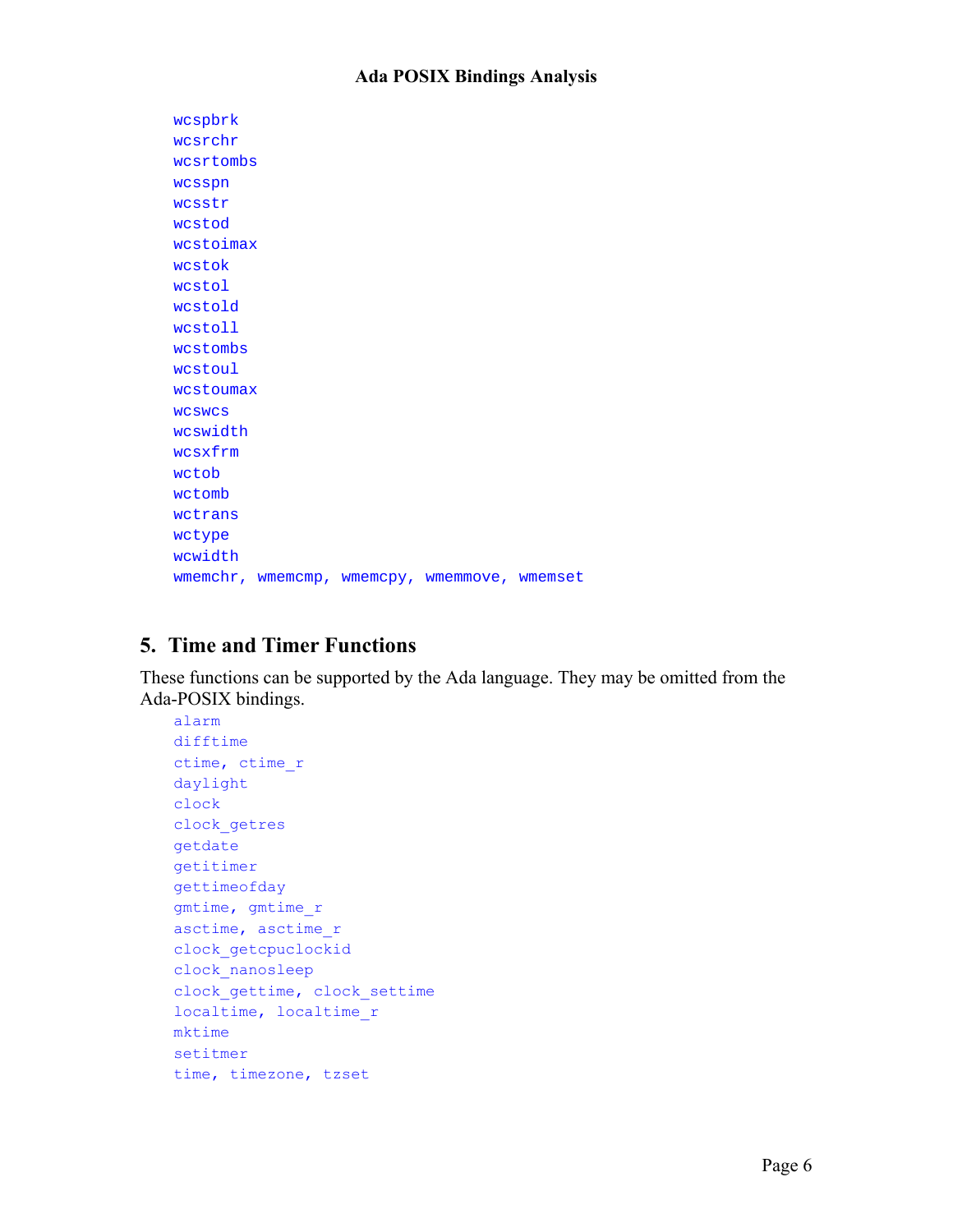These functions are currently supported in the Ada-POSIX bindings.

times

These functions may be included in the Ada-POSIX bindings.

timer create, timer delete, timer getoverrun

#### <span id="page-11-1"></span>**6. Directory Functions**

These functions can be supported by the Ada language.

```
access
basename
chdir
closedir
dirname
fnmatch
ftw, nftw
mkdir
opendir
readdir
realpath
remove
rename
rewinddir
rmdir
```
However, Ada.Directories does not support chmod and chown. The Ada-POSIX 5c POSIX\_Files package, which supports

mkdir, access, chdir, closedir, stat, sysconf, may be retained and expanded to included these functions. lchown

```
lstat
fchdir
fchown
glob, globfree (path name generator)
seekdir
statvfs, sync, symlink, syslog, tmpnam
```
### <span id="page-11-0"></span>**7. Environment Variable Functions**

These functions can be supported by the Ada language. These may be considered for deprecation from the Ada-POSIX bindings.

```
environ
getenv
putenv
```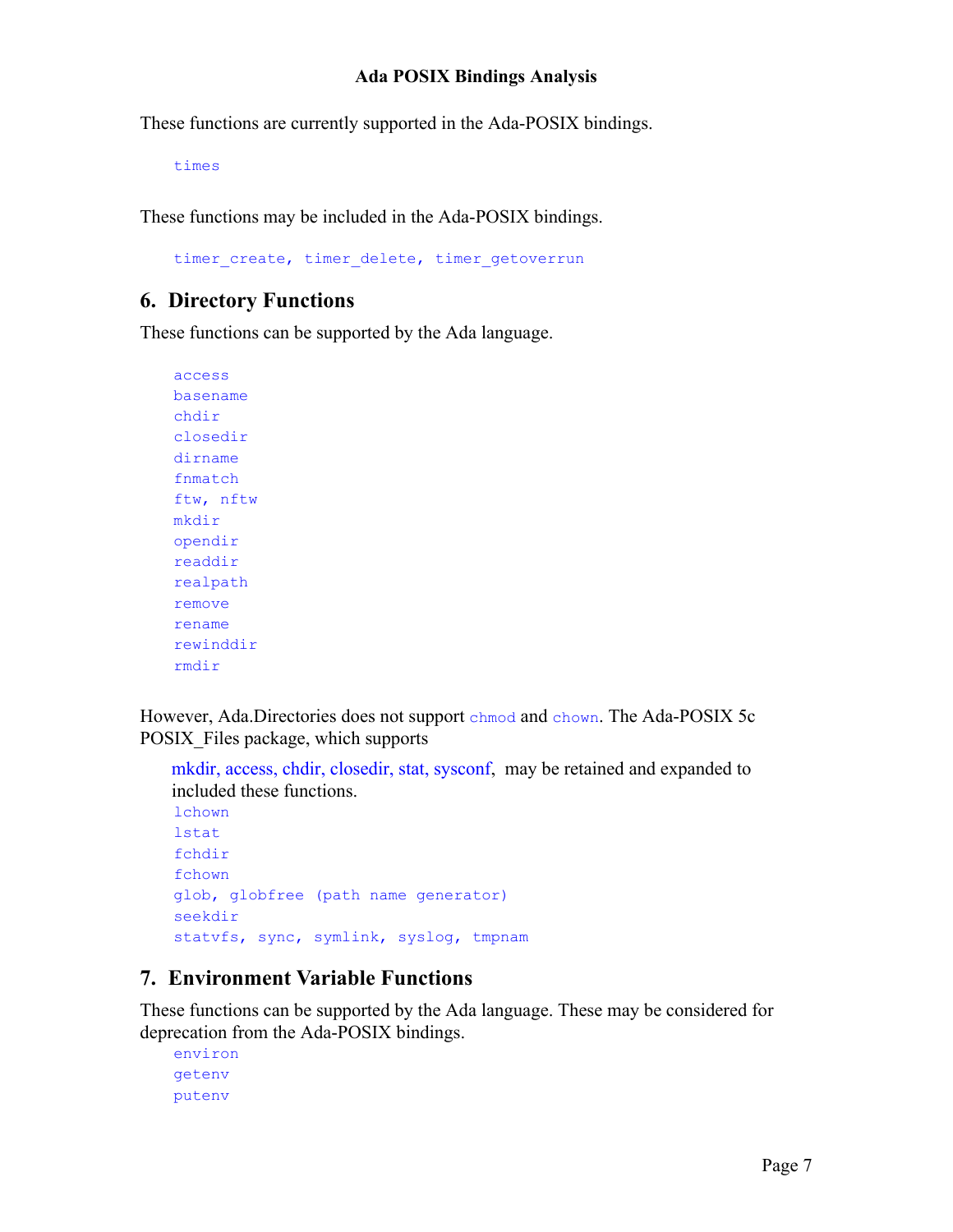setenv

#### <span id="page-12-1"></span>**8. Containers Functions**

The following functions perform services matched by the children of Ada.Containers, and as such should not require inclusion in a binding of Ada to POSIX.

```
bsearch
dbm_*
hcreate, hdestroy, hsearch
insque
lfind
lsearch, lfind
qsort
```
#### <span id="page-12-0"></span>**9. Stream I/O Functions**

A further study of POSIX stream I/O functions is suggested to investigate how well the Ada Stream I/O model can be mapped to the POSIX Stream I/O model. These are:.

```
fattach, fdetach
feof
ferror
fflush
fprintf, printf, snprintf, sprintf
fputc
fputs
fputwc
fputws
fscanf, scanf, sscanf
ftell, ftello
fwide
fwprintf, swprintf, wprintf
fwrite
fwscanf, swscanf, wscanf
getc
getchar
getc_unlocked
getchar_unlocked
gets
getwc
getwchar
fgetc
fgetpos
fgets
fgetwc
fgetws
fclose
fopen
getmsg, getpmsg
```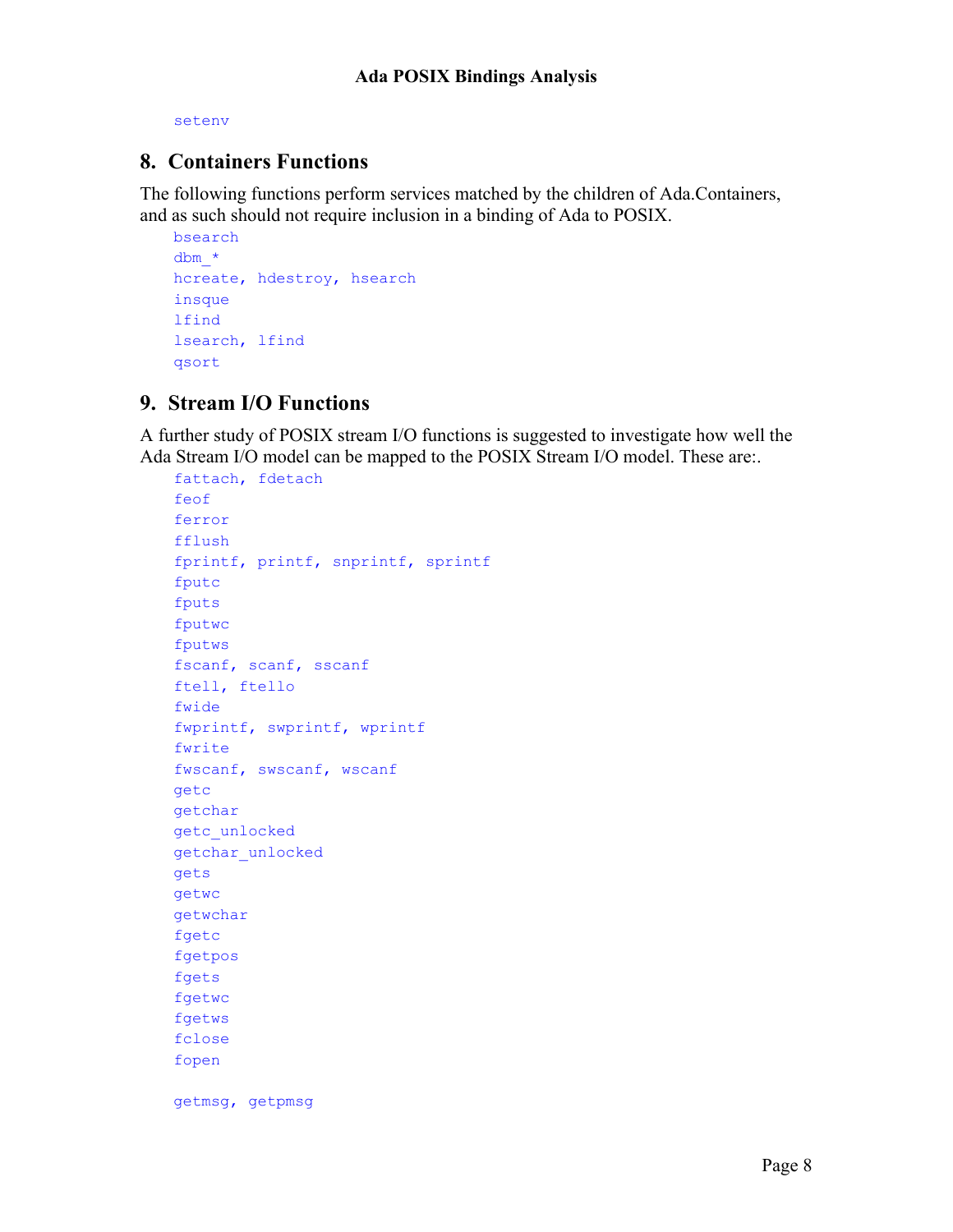getpmsg ioctl pclose perror pipe popen pread printf putc putchar putchar\_unlocked putc\_unlocked putmsg puts putwc putwchar pwrite rewind setvbuf tmpfile ugetc ugetwc

### <span id="page-13-1"></span>**10.Async I/O Functions**

These functions are currently supported by Ada-POSIX 5c.

lio\_listio aio\_cancel aio\_error aio\_fsync aio\_read aio\_return aio\_suspend aio\_write

### <span id="page-13-0"></span>**11.File Functions**

These functions are currently supported by Ada-POSIX 5c.

chmod chown close creat dup, dup2 fchmod fcntl fdatasync fstat fsync ftruncate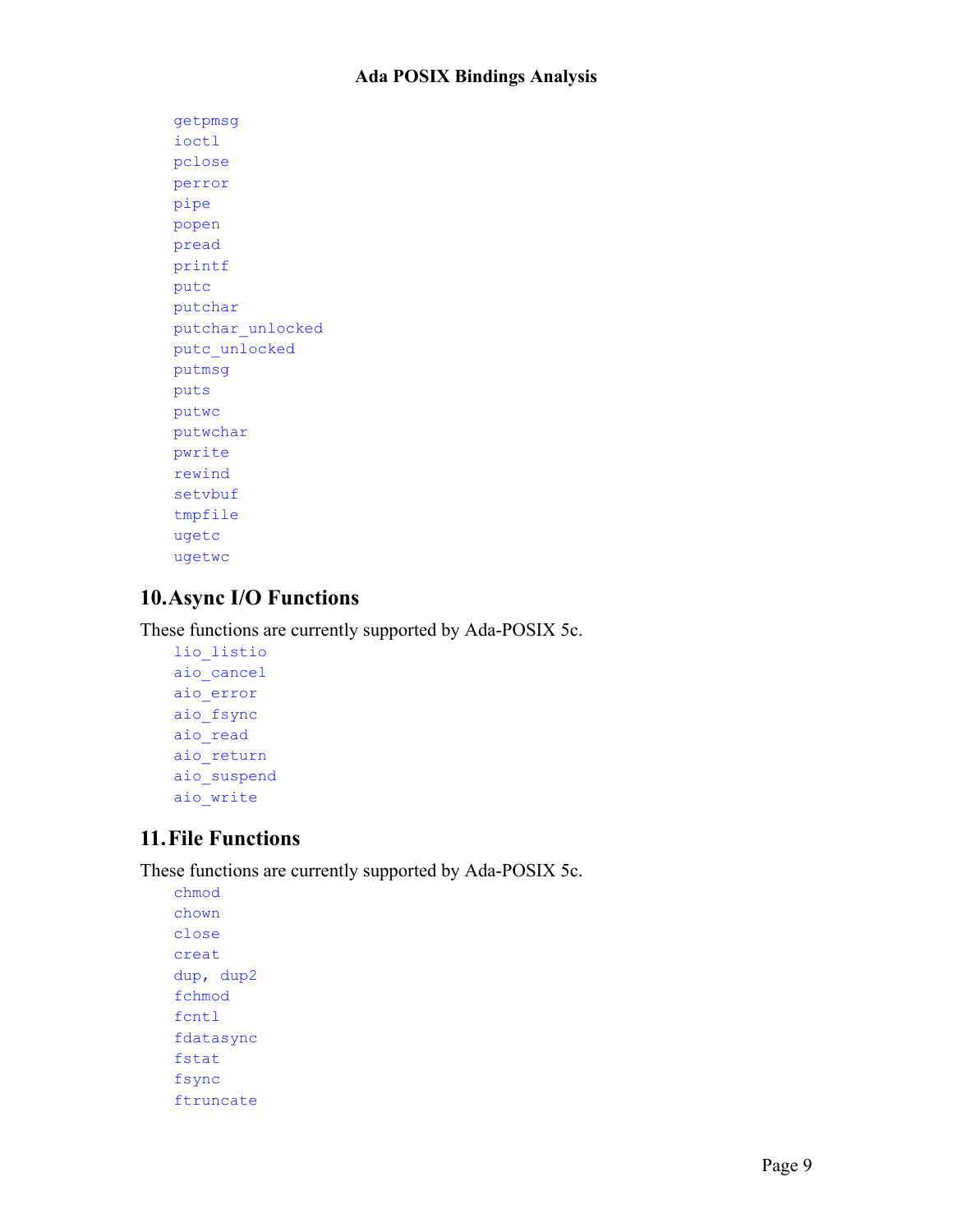```
link
lockf
lseek
mkfifo 
open
pathconf, fpathconf
read, readv
stat
utime
write
writev
```
These may be expanded to include

```
fstatvfs
flockfile, ftrylockfile, funlockfile
readlink
stdin
```
### <span id="page-14-0"></span>**12.POSIX Tasking and IPC Functions**

These functions are supported by the Ada language. They may be omitted from the Ada-POSIX bindings.

```
nanosleep
pause
```
These functions are currently supported by Ada-POSIX 5c.

```
bsd_signal
exec
fork
kill
getgid
getgroups
getpid
getpgrp
mlock
mlockall
mmap
mprotect
mq_close
mq_getattr
mq_notify
mq_open
mq_receive
mq_send
mq_setattr
mq_unlink
msync
munlock
munlockall
munmap
```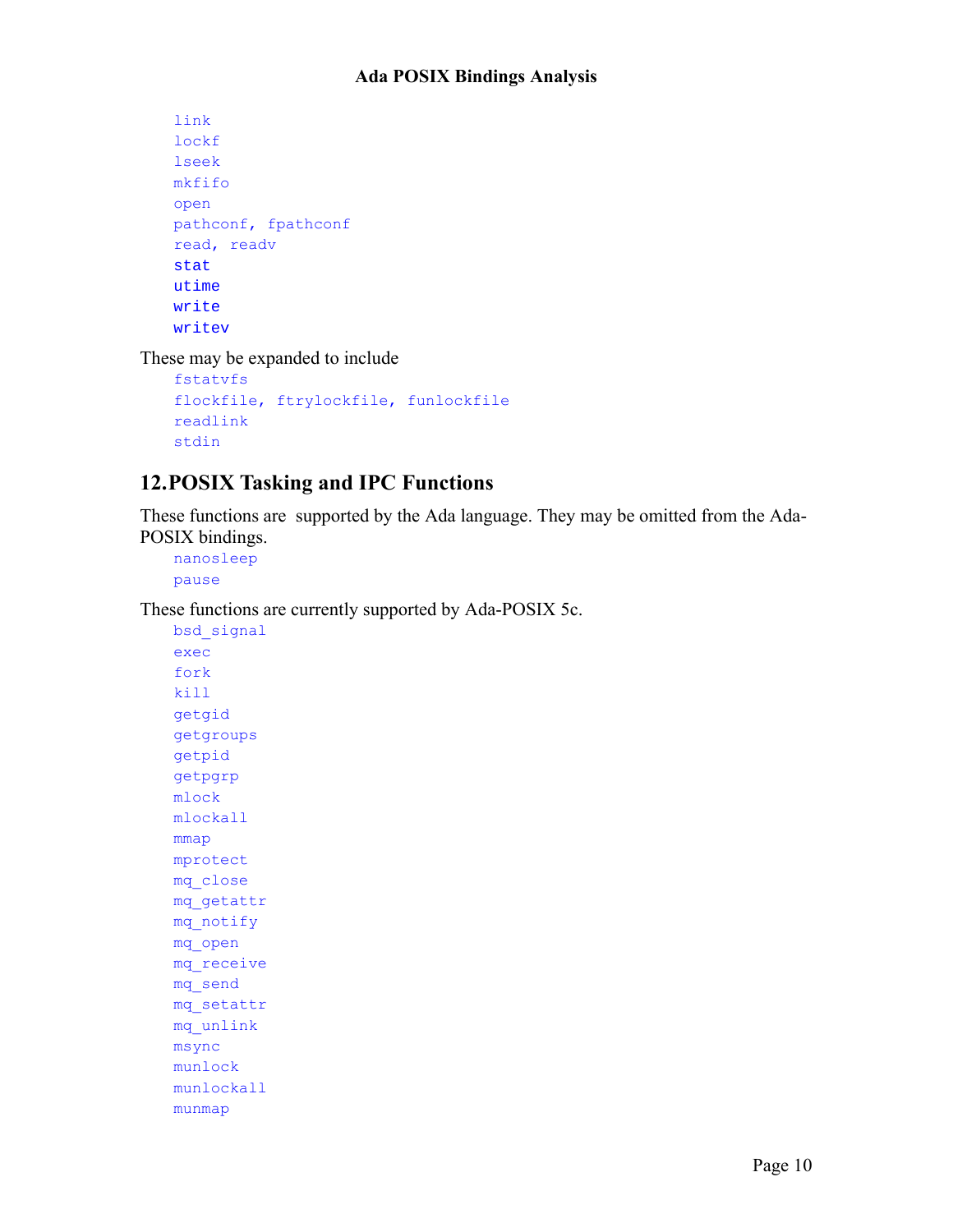```
pthread condattr destroy
pthread_condattr_getpshared
pthread_condattr_init
pthread condattr setpshared
pthread_cond_broadcast
pthread_cond_destroy
pthread_cond_signal
pthread_cond_timedwait
pthread_mutexattr_destroy
pthread mutexattr getprioceiling
pthread_mutexattr_getprotocol
pthread_mutexattr_getpshared
pthread_mutexattr_init
pthread mutexattr setprioceiling
pthread_mutexattr_setprotocol
pthread mutexattr setpshared
sched_getparam
sched get priority max
sched getscheduler
sched rr get interval
sched setparam
sched setscheduler
sched_yield
sem_close
sem destroy
sem getvalue
sem_init
sem_open
sem_post
sem trywait
sem_unlink
sem_wait
setcontext
wait
```
It may be expanded to include these functions.

```
getpgid
getsid
getrlimit (resource limit)
getrusage (resource usage)
killpg
mq_timedreceive
mq_timedsend
nice
posix_spawn
posix_spawnattr_destroy
posix_spawnattr_getflags
posix_spawnattr_getpgroup
posix_spawnattr_getschedparam
```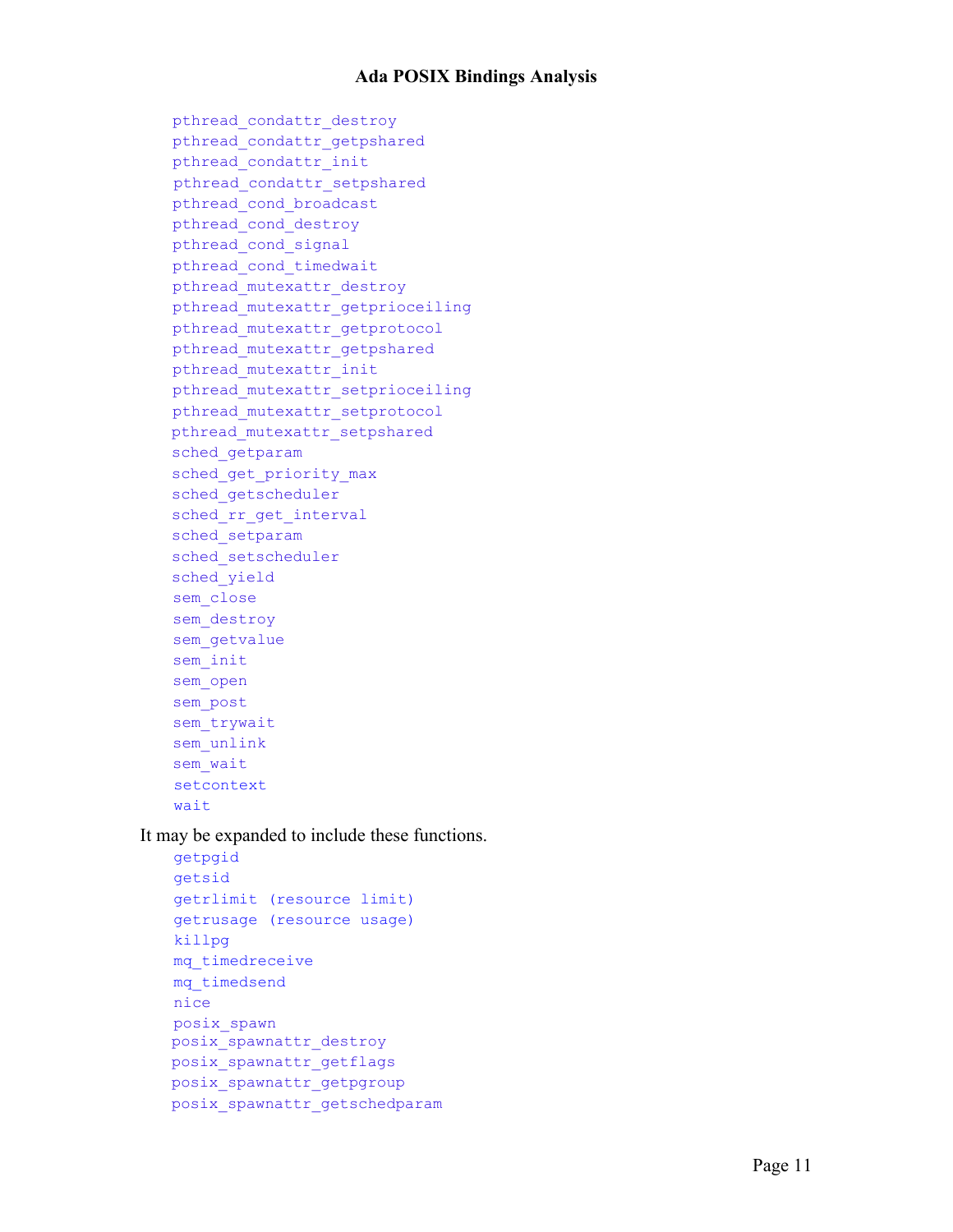```
posix_spawnattr_getschedpolicy
posix_spawnattr_getsigdefault
posix_spawnattr_getsigmask
posix_spawnattr_init
posix_spawnattr_setflags
posix_spawnattr_setpgroup
posix_spawnattr_setschedparam
posix_spawnattr_setschedpolicy
posix_spawnattr_setsigdefault
posix_spawnattr_setsigmask
posix spawn file actions addclose
posix_spawn_file_actions_adddup2
posix_spawn_file_actions_addopen
posix_spawn_file_actions_destroy
posix_spawnp
pthread_mutexattr_gettype
pthread_mutexattr_settype
pthread_mutex_lock
pthread_mutex_timedlock
pthread_mutex_trylock
pthread rwlockattr destroy
pthread rwlockattr getpshared
pthread_rwlockattr_init
pthread rwlockattr setpshared
pthread_rwlock_destroy
pthread_rwlock_rdlock
pthread_rwlock_timedrdlock
pthread_rwlock_timedwrlock
pthread_rwlock_tryrdlock
pthread_rwlock_trywrlock
pthread_rwlock_unlock
pthread_rwlock_wrlock
pthread_self
pthread_setcancelstate
pthread_setschedparam
pthread_setspecific
pthread_sigmask
pthread_spin_destroy
pthread_spin_lock
pthread_spin_unlock
semctl
semget
semop
sem timedwait - Does not seem to be binding. One should be created.
setpriority
setrlimit
vfork
waitid
```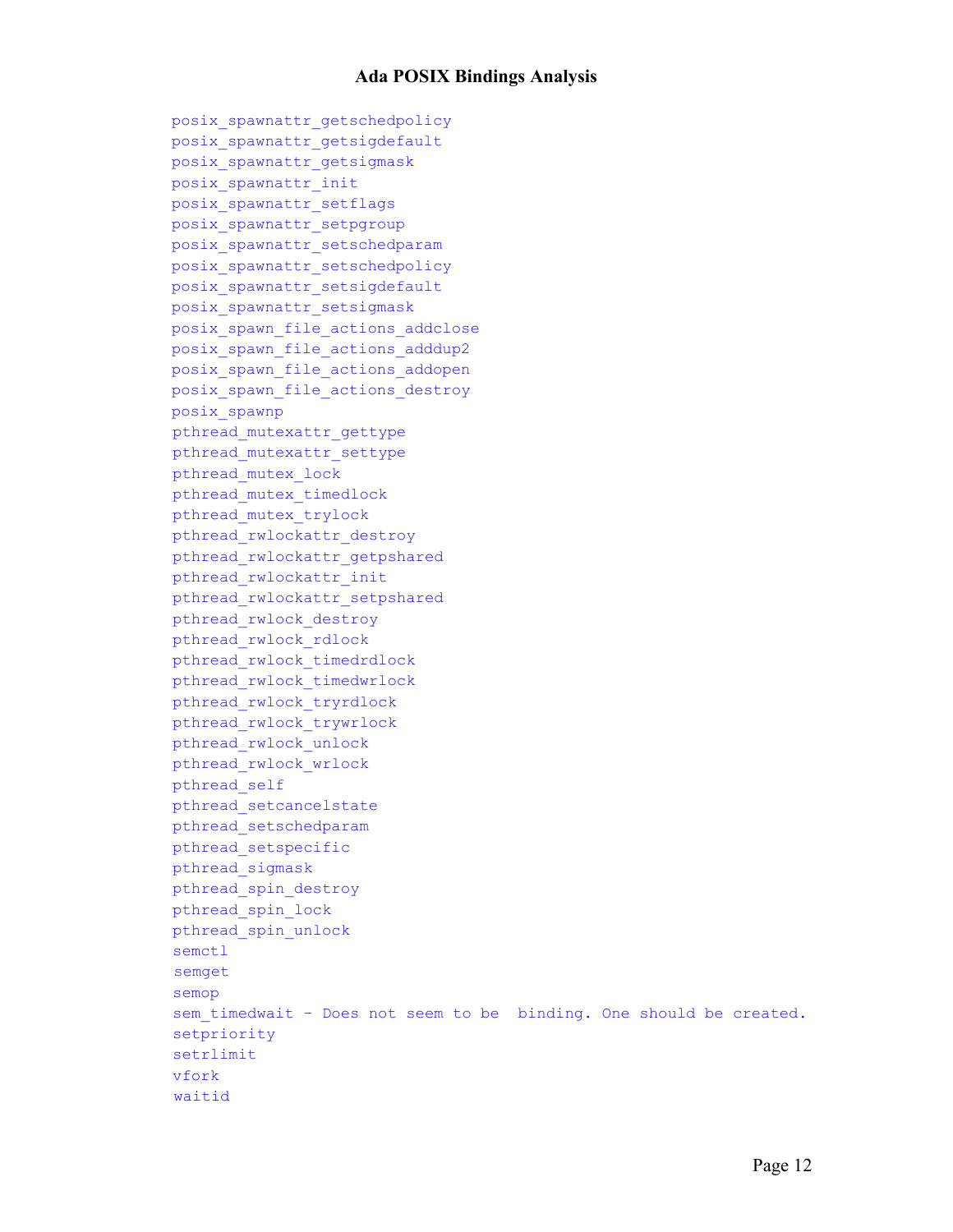XSI message support is also possible. These are:

```
ftok
msgctl
msgget
msgrcv
msgsnd
```
These functions are not supported by POSIX 5c, and likely do not need Ada bindings.

abort, Exit, exit, exit, atexit pthread\_atfork pthread\_attr\_destroy pthread attr getdetachstate pthread attr getguardsize pthread\_attr\_getinheritsched pthread\_attr\_getschedparam pthread\_attr\_getschedpolicy pthread\_attr\_getscope pthread\_attr\_getstack pthread\_attr\_getstackaddr pthread attr getstacksize pthread\_attr\_init pthread attr setdetachstate pthread attr setquardsize pthread\_attr\_setinheritsched pthread\_attr\_setschedparam pthread\_attr\_setschedpolicy pthread\_attr\_setscope pthread\_attr\_setstack pthread\_attr\_setstackaddr pthread attr setstacksize pthread barrierattr destroy pthread barrierattr getpshared pthread\_barrierattr\_init pthread barrierattr setpshared pthread\_barrier\_destroy pthread\_barrier\_wait pthread\_cancel pthread\_cleanup\_pop pthread\_condattr\_getclock pthread\_condattr\_setclock pthread\_create pthread\_detach pthread\_equal pthread\_exit pthread\_getconcurrency pthread\_getcpuclockid pthread\_getschedparam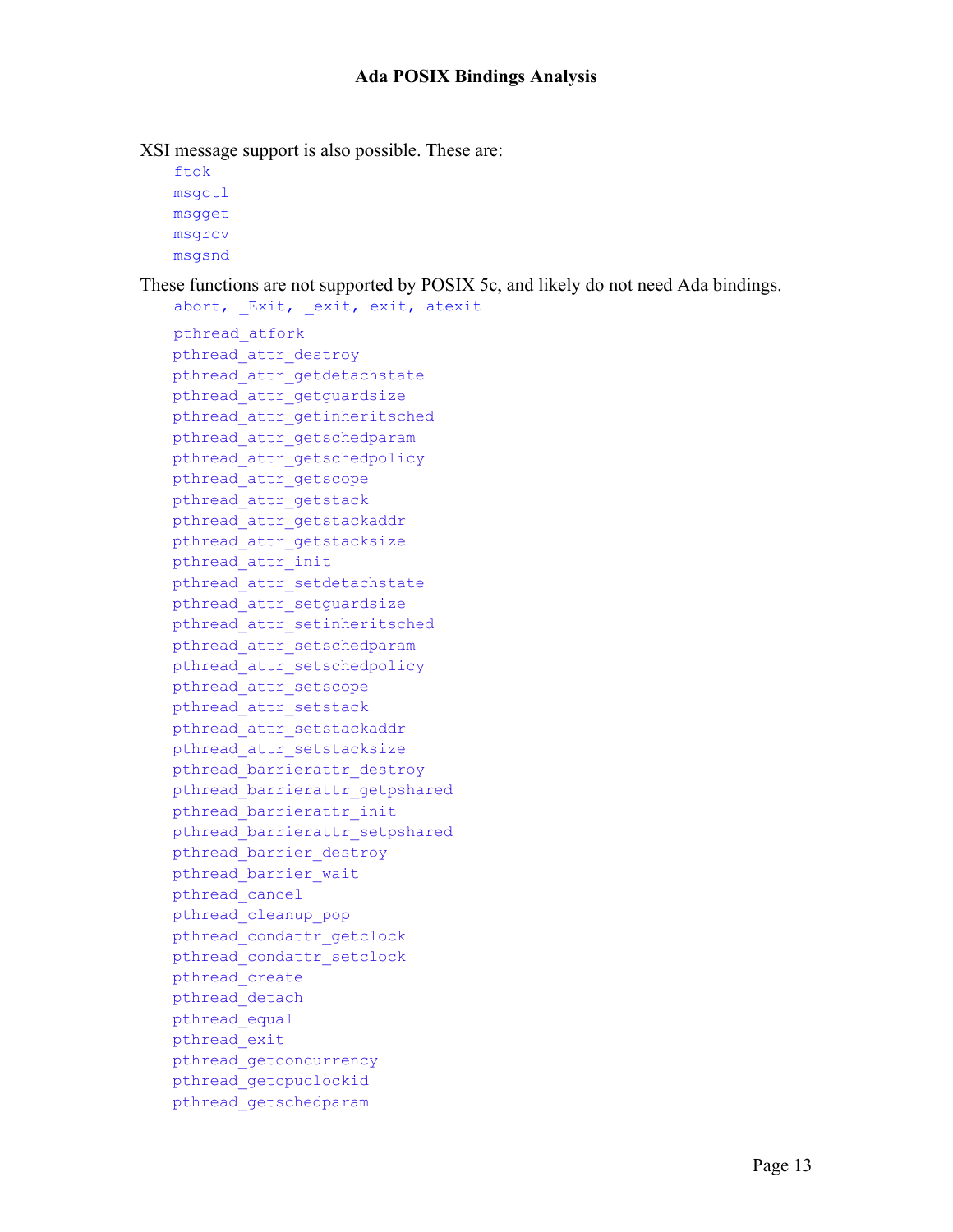```
pthread_getspecific
pthread_join
pthread_key_create
pthread_key_delete
pthread_kill
pthread_mutex_destroy
pthread_mutex_getprioceiling
pthread_mutex_init
pthread_mutex_setprioceiling
pthread_once
pthread_setconcurrency
pthread_setschedprio
pthread_testcancel
```
#### <span id="page-18-0"></span>**13.Network (Socket) Functions**

These functions are currently supported by Ada-POSIX 5c.

```
accept
bind
connect
endprotoent
getaddrinfo
gethostbyaddr, gethostbyname
gethostname
getnetbyaddr
getpeername
getprotobyname
getservbyname, getservbyport
getsockname
getsockopt
htonl, htons, ntohl, ntohs
inet_addr, inet_ntoa
listen
recv
recvfrom
recvmsg
select
send
sendmsg
sendto
setsockopt
shutdown
socketpair
```
It may be expanded to include these network interface functions.

```
getnameinfo
if_freenameindex
if_indextoname
if_nameindex
```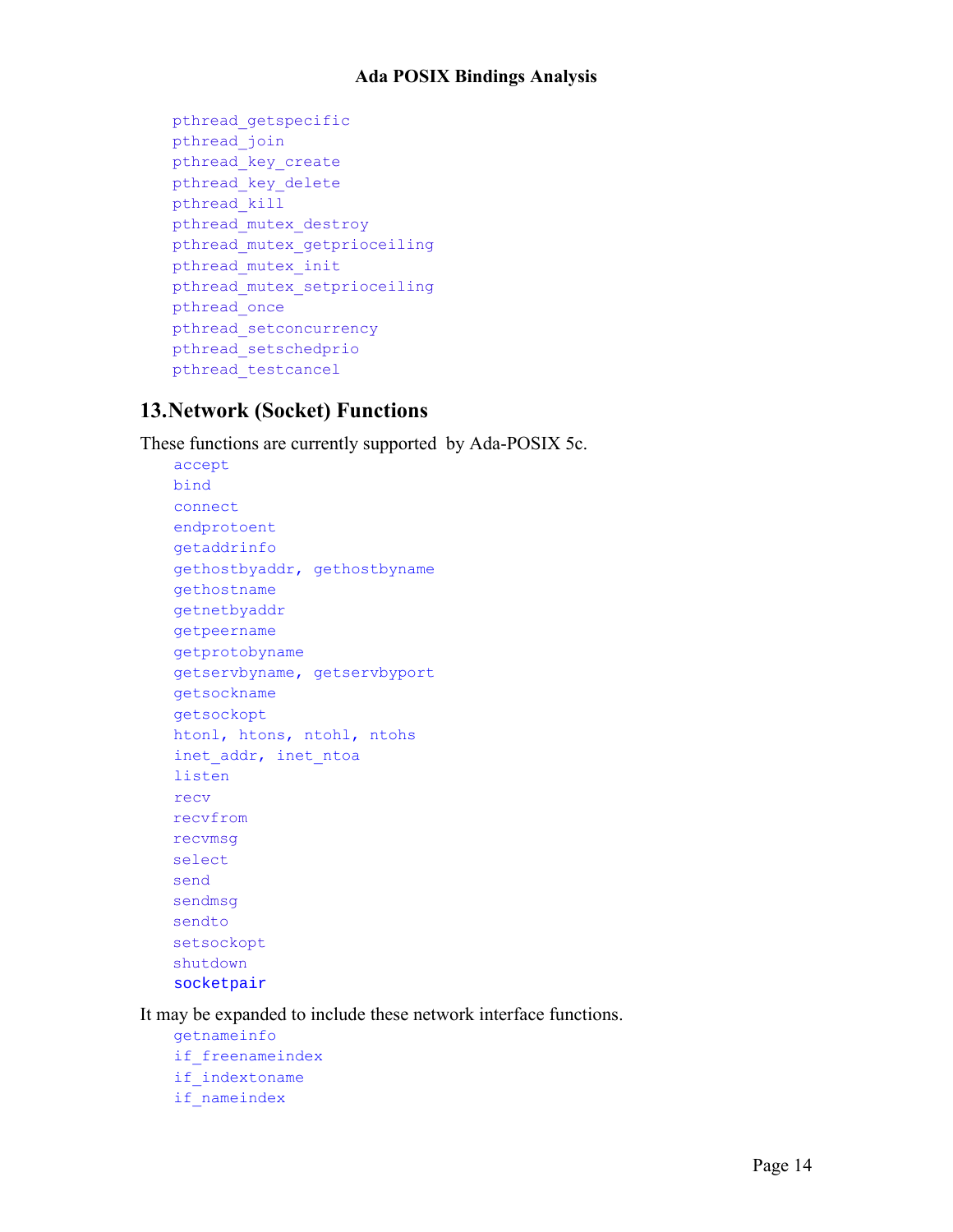```
if_nametoindex
gai_strerror
gethostid
inet ntop, inet pton
```
### <span id="page-19-1"></span>**14.Terminal Functions**

These functions are currently supported by Ada-POSIX 5c .

```
cfgetispeed
cfgetospeed
cfsetispeed
cfsetospeed
ctermid
tcdrain
tcflow 
tcflush
tcgetattr
tcgetpgrp
tcsendbreak
tcsetattr
tcsetpgrp
ttyname
unlockpt
```
These functions may be included in the Ada-POSIX bindings. posix\_openpt ptsname tcgetsid

### <span id="page-19-0"></span>**15.User Accounting Functions**

These functions are currently supported by Ada-POSIX 5c.

```
getgrgid, getgrgid_r
getgrnam, getgrnam_r
endnetent
getlogin, getlogin_r
getcwd
getprotoent
getpwnam, getpwnam_r
getpwuid, getpwuid_r
getuid
pututxline
setgid
setpgid
setprotoent
setnetent
setsid
setuid
sysconf (some)
```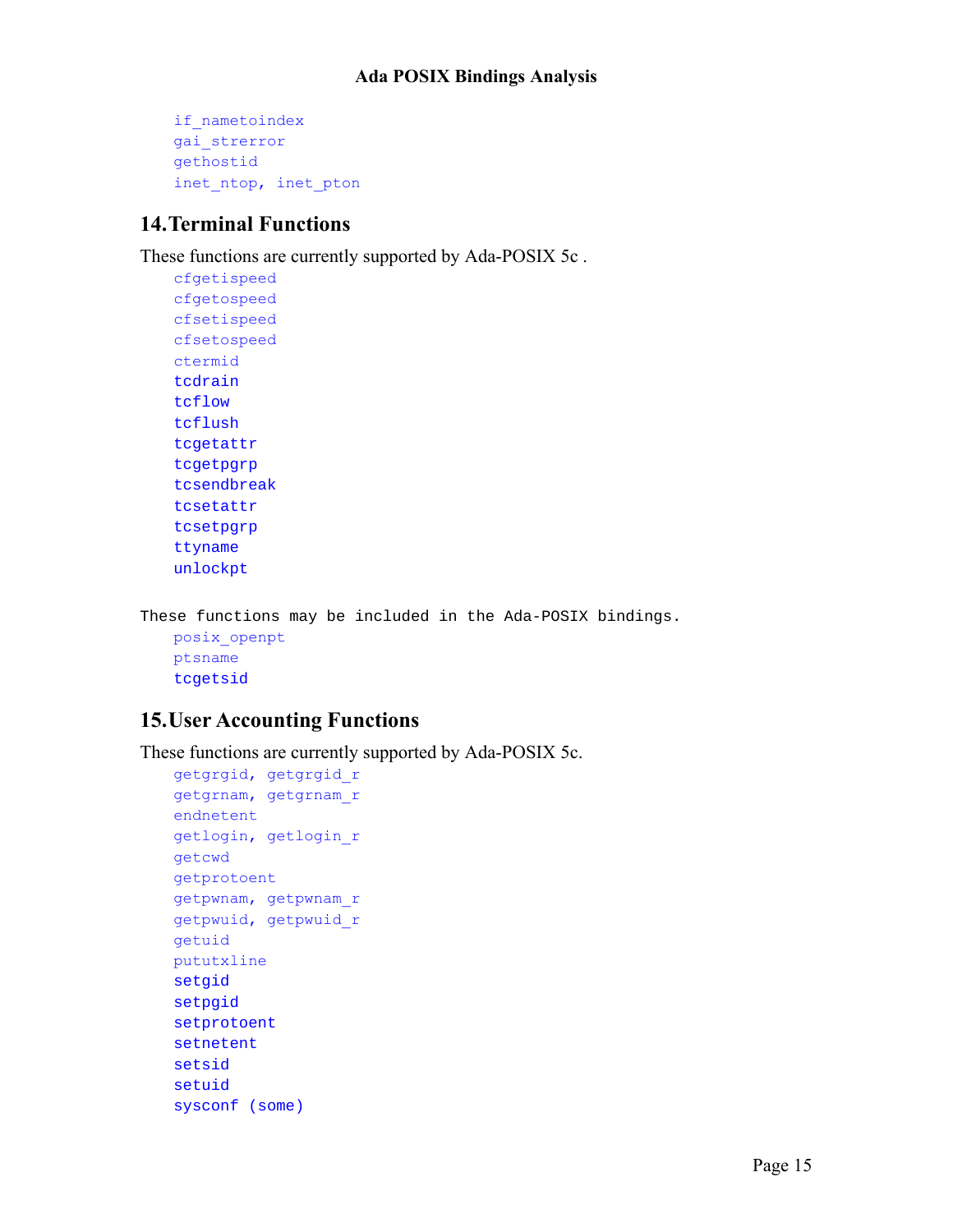uname

It may be expanded to include these functions.

```
getegid
geteuid
getutxent, getutxid, getutxline
setegid
seteuid
setgrent
sethostent
setpgrp
setpwent
setregid
setreuid
setservent
setutxent
```
### <span id="page-20-1"></span>**16.Shared Memory Functions**

These functions are currently supported by Ada-POSIX 5c.

shmget shm\_open shm\_unlink

It may be expanded to include these functions.

shmat shmctl shmdt

### <span id="page-20-0"></span>**17.Functions Considered And Rejected In Ada-POSIX 5C**

assert calloc clearerr Exit, exit exit feclearexcept fegetenv, fesetenv fegetexceptflag fegetround feholdexcept feraiseexcept fesetenv fesetexceptflag fesetround fetestexcept feupdateenv fread free freopen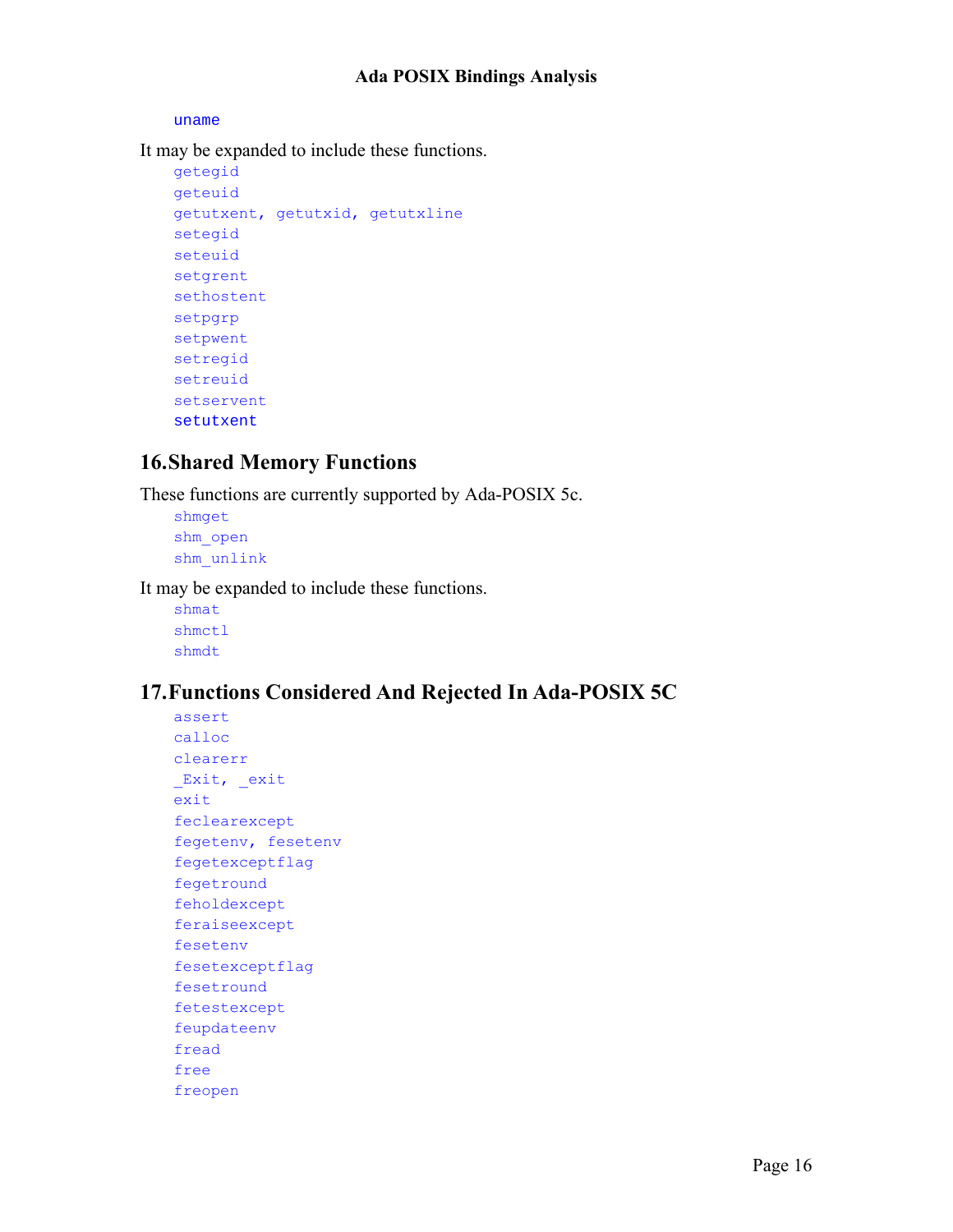fseek, fseeko fsetpos localeconv longjmp malloc mblen mbrlen mbrtowc mbsinit mbsrtowcs mbstowcs mbtowc memccpy memchr memcmp memcpy memmove memset raise realloc setbuf setjmp sighold siginterrupt siglongjmp signal sigpause sigprocmask sigqueue sigrelse sigsetjmp sleep snprintf sprintf sscanf syslog time tzset ulimit unsetenv usleep

#### <span id="page-21-0"></span>**18.Functions that may be Omitted**

Some of these functions may be omitted from the Ada-POSIX bindings. They may be specific to C, or they can be supported by other means.

```
catclose
clearerr
dlclose
```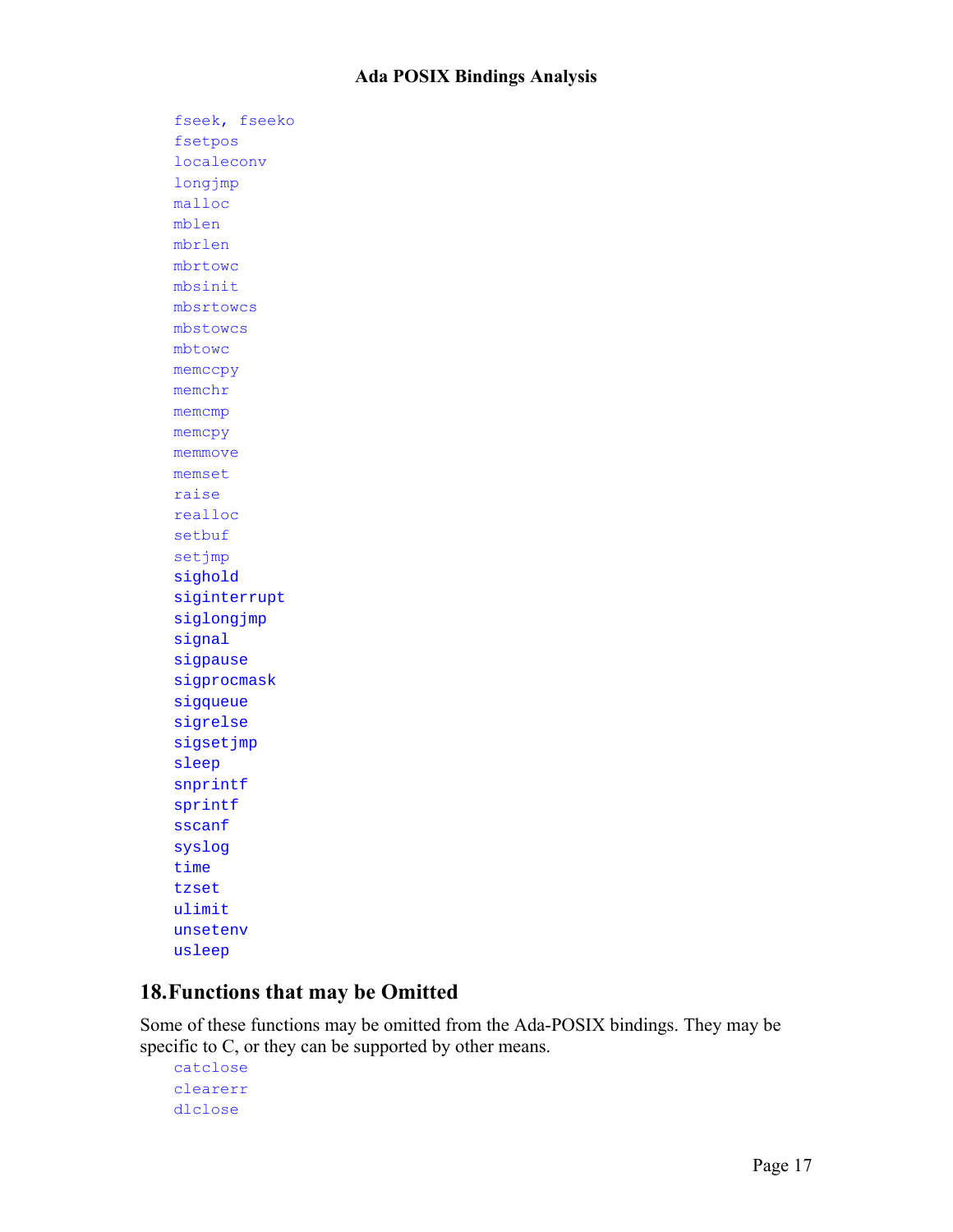dlerror dlopen dlsym endhostent endpwent endservent endutxent endgrent fdopen fileno freeaddrinfo gethostent getopt getpwent getsubopt grantpt getgrent getpriority getcontext h\_errno iswctype isastream makecontext mknod mkstemp optarg, opterr, optind, optopt remque swab swapcontext swprintf va\_arg vfprintf vfscanf vfwprintf vfwscanf vprintf vscanf vsnprintf vsscanf vswprintf vswscanf vwprintf vwscanf wscanf

### <span id="page-22-0"></span>**19.Functions that may be Included**

These new functions should be considered for possible inclusion in a binding of Ada to POSIX. We do not prejudge whether or not such a consideration would result in their *inclusion*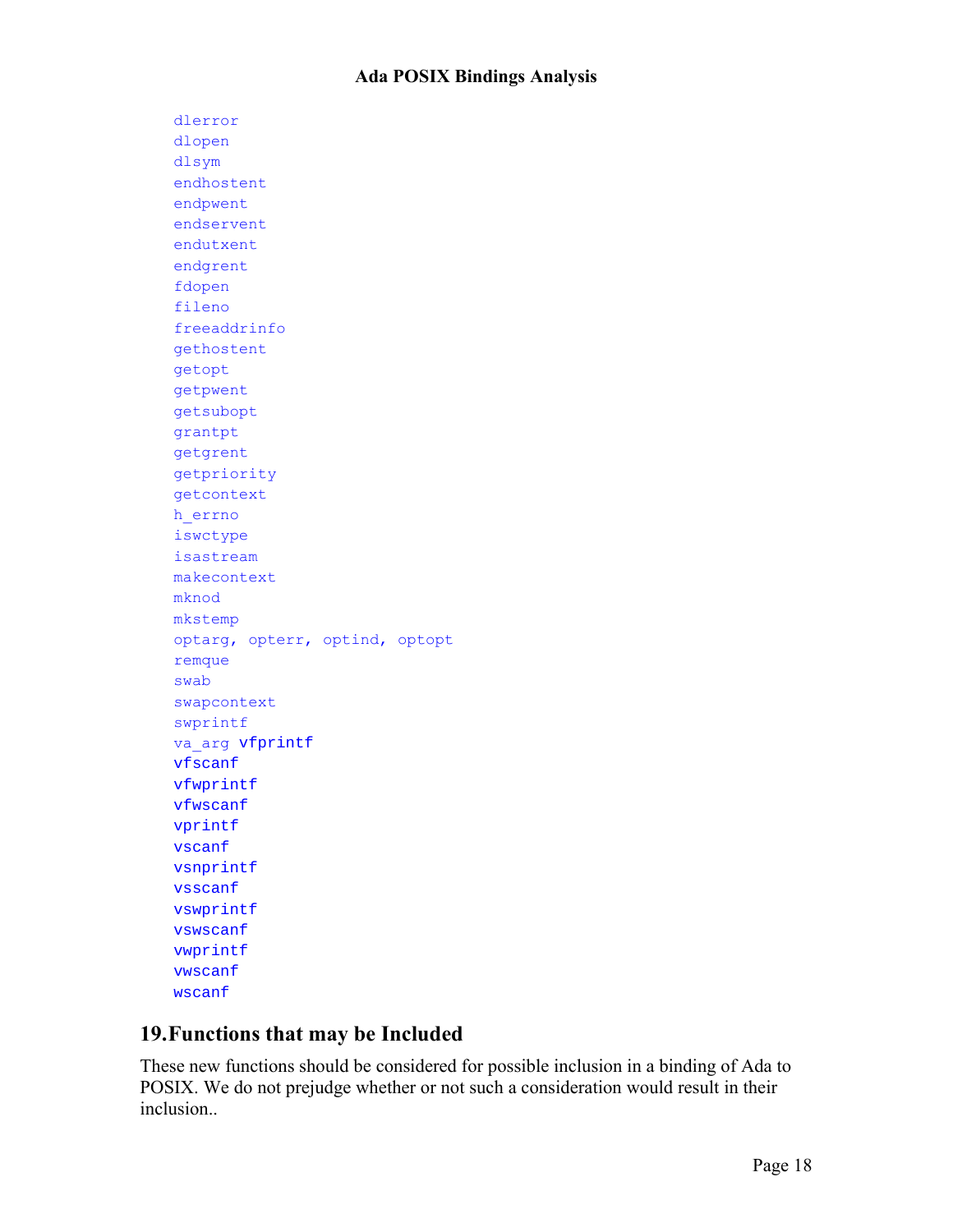#### **Codeset Conversion**

```
iconv
iconv_close
iconv_open
```
#### **Encryption**

```
a64l, l64a
crypt
encrypt
setkey
```
#### **Files**

```
posix_fadvise
posix_fallocate
posix_madvise
posix_memalign
posix_mem_offset
swscanf
simlink
sync
```
#### **Locale**

nl\_langinfo setlocale

#### **Logging**

openlog closelog setlogmask

#### **Tracing**

```
posix trace attr destroy
posix_trace_attr_getclockres
posix trace attr getinherited
posix_trace_attr_getlogsize
posix_trace_attr_getname
posix trace attr getstreamfullpolicy
posix trace attr getstreamsize
posix_trace_attr_init
posix_trace_attr_setinherited
posix_trace_attr_setlogsize
posix trace attr setname
posix trace attr setstreamfullpolicy
posix trace attr setstreamsize
posix_trace_clear
posix_trace_close
posix_trace_create
posix_trace_event
posix_trace_eventid_equal
posix_trace_eventid_open
posix_trace_eventset_add
```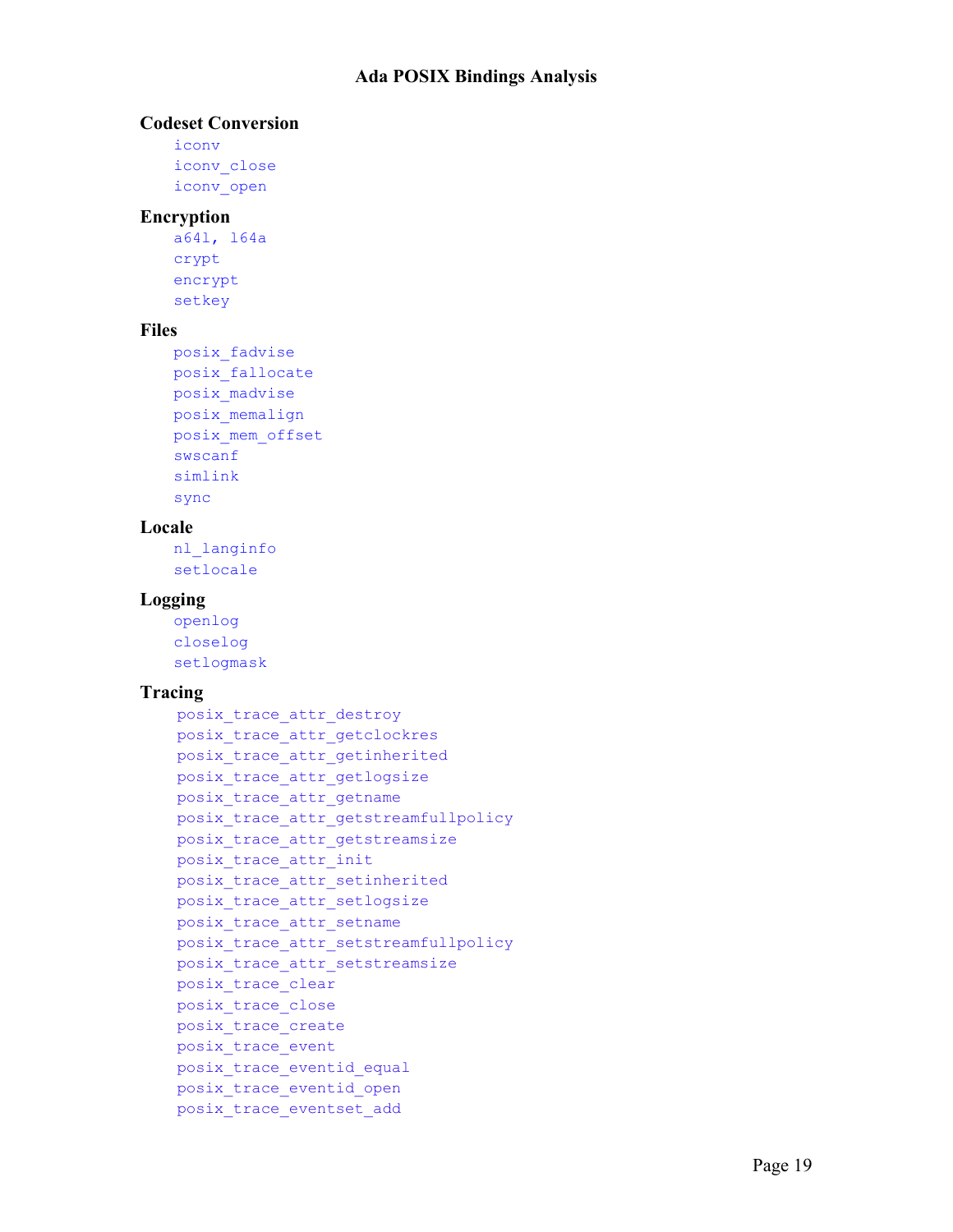```
posix trace eventtypelist getnext id
posix_trace_flush
posix_trace_get_attr
posix_trace_get_filter
posix_trace_getnext_event
posix_trace_get_status
posix_trace_open
posix_trace_set_filter
posix_trace_shutdown
posix_trace_start
posix trace timedgetnext event
posix_trace_trid_eventid_open
posix_trace_trygetnext_event
```
#### **Other**

```
posix_typed_mem_get_info – may be covered by Ada Storage pools
posix typed mem open - may be covered by Ada Storage pools
regcomp
tdelete
telldir
tempnam
tfind
tsearch
twalk
umask
```
**POSIX Signals in 5C**

sigaction sigaddset sigdelset sigemptyset sigfillset sigismember sigpending sigsuspend sigwait sigwaitinfo sigtimedwait

#### <span id="page-24-0"></span>**20.Changes to Existing Bindings**

The following is the analysis of the POSIX calls with Ada bindings in IS14519. The following functions had changes to the interfaces as described below. We also know some semantic changes and some significant description changes. It is our belief that the semantic changes will not change the Ada-POSIX bindings significantly, but may change expected behavior.

Based on this analysis, we conclude that there will not be significant rework of the existing binding.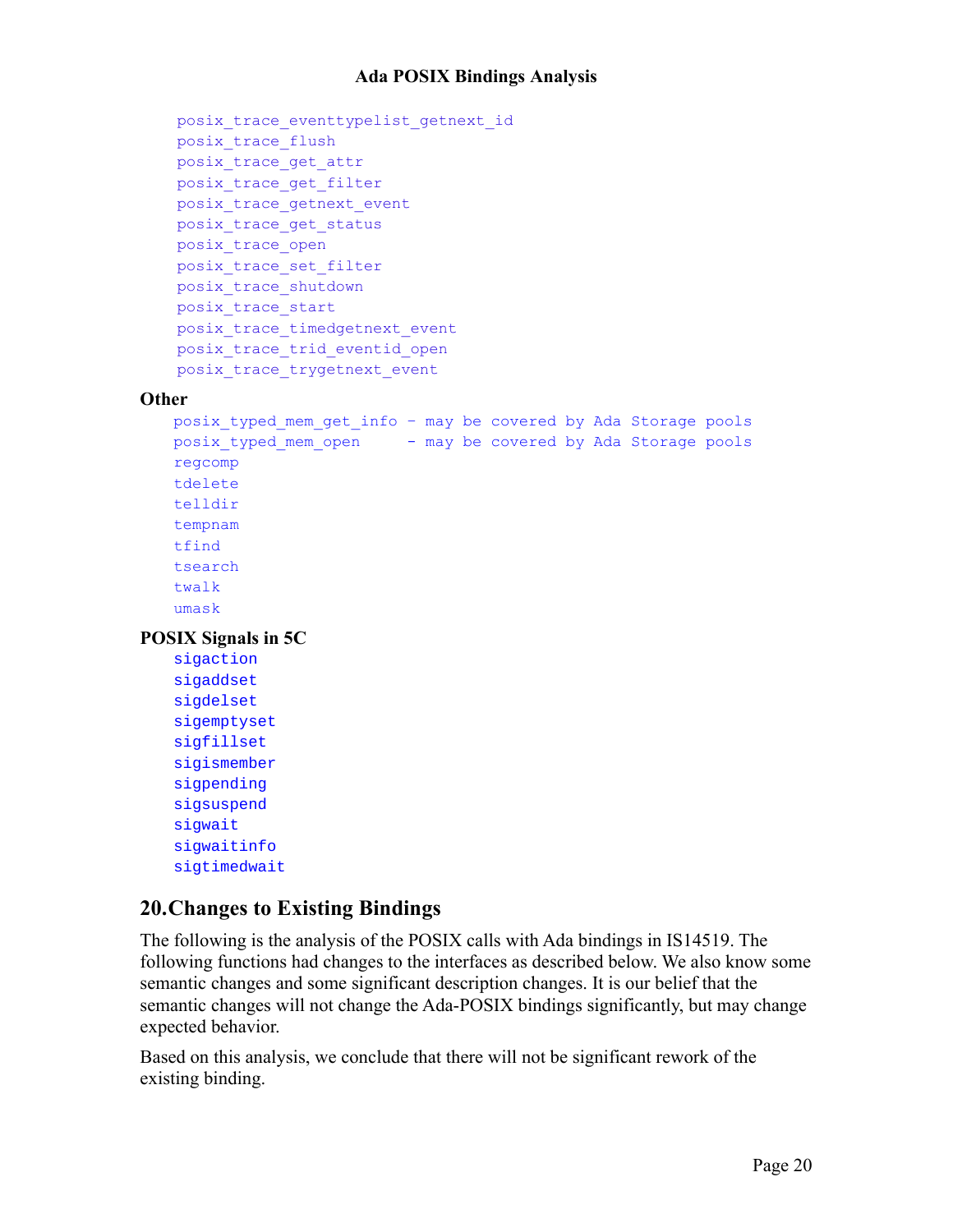| <b>POSIX Function</b>           | <b>Comments</b>                                                    |
|---------------------------------|--------------------------------------------------------------------|
| accept                          | Additional errno.                                                  |
| aio read                        | <b>Add EOVERFLOW</b>                                               |
| aio_return                      | EINVAL is optional                                                 |
| aio_suspend                     | Add Monotonic Clock support                                        |
| aio_write                       | Add EFBIG                                                          |
| bind                            | Additional errno                                                   |
| cfsetispeed                     | Define EINVAL                                                      |
| cfsetospeed                     | Define EINVAL                                                      |
| chdir                           | Additional errno                                                   |
| chmod                           | Add S_ISVTX support. EIO, ELOOP                                    |
| chown                           | EIO, ELOOP                                                         |
| clock gettime,<br>clock_settime | Add Monotonic Clock support                                        |
| close                           | Add STREAMS-based io. New errno                                    |
| connect                         | Additional errno.                                                  |
| exec                            | Description changed substantially. Requires further investigation. |
| fchmod                          | Add typed memory object, STREAM. Remove some errno.                |
| fcntl                           | New cmd F_GETOWN, F_SETOWN                                         |
| fork                            | Description changed substantially. Requires further investigation. |
| fpathconf                       | Additional name values. Additional errno.                          |
| fstat                           | Add typed memory object. Remove some errno.                        |
| fsync                           | Additional errno.                                                  |
| ftruncate                       | Description changed substantially. Requires further investigation. |
| getenv                          | Description is more complete, essentially remains the same.        |
| getgrgid_r                      | Description is more complete, essentially remains the same.        |
| getgrnam r                      | Description is more complete, essentially remains the same.        |
| gethostname                     | Add HOST NAME MAX reference, essentially remains the same.         |
| getlogin, getlogin r            | Additional errno.                                                  |
| getpeername                     | Additional errno.                                                  |
| getpwnam, getpwnam_r            | Additional errno.                                                  |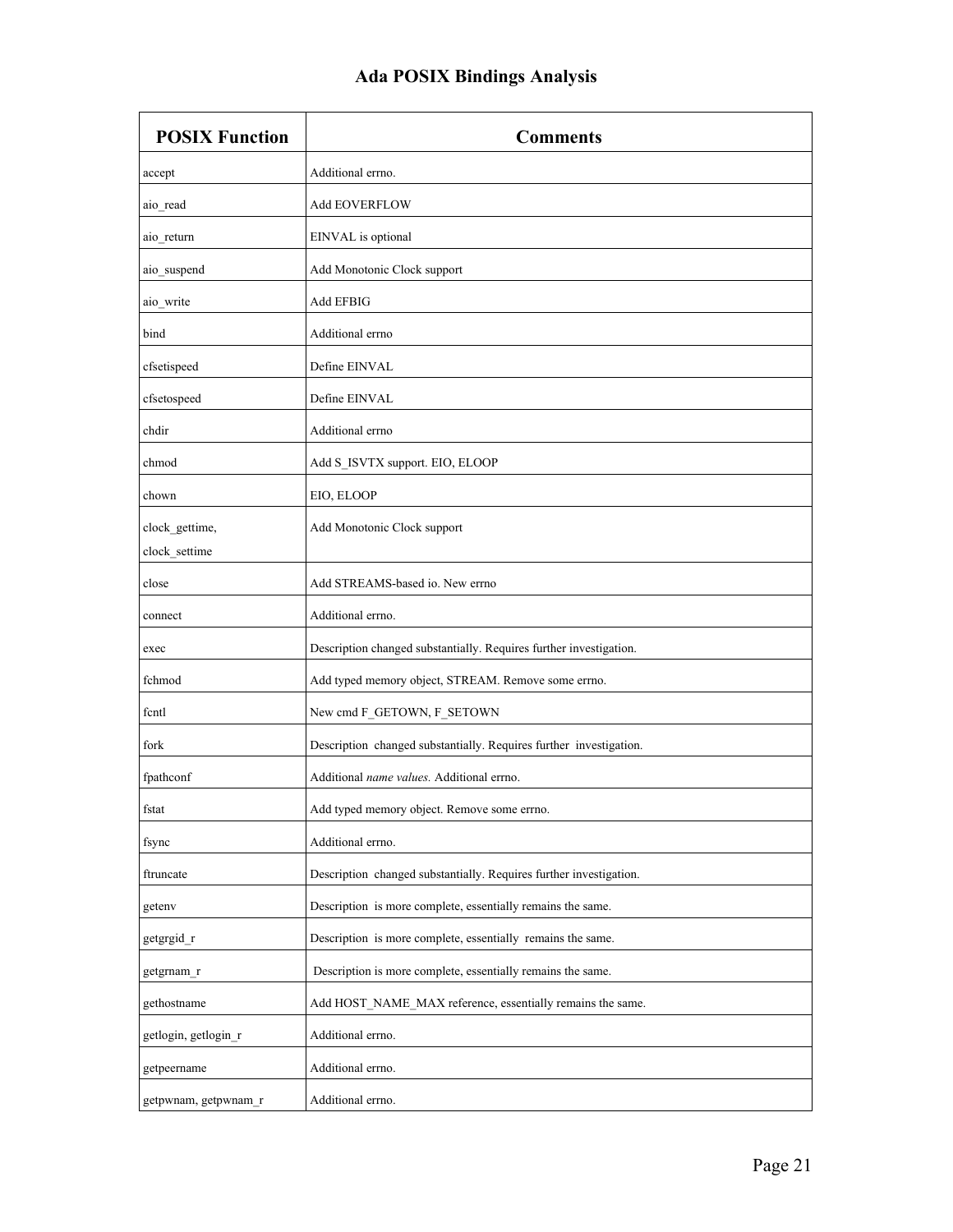| <b>POSIX Function</b> | <b>Comments</b>                                                  |
|-----------------------|------------------------------------------------------------------|
| getpwuid, getpwuid_r  | Additional errno.                                                |
| getsockname           | Additional errno.                                                |
| getsockopt            | New sockopt SO_ACCEPT_CONN. Remove some errno.                   |
| kill                  | Add $pis = -1$ behavior                                          |
| link                  | Add ELOOP, EXDEV                                                 |
| lio_listio            | Add EFBIG                                                        |
| listen                | Add implementation guidelines on listen queue. Add EDESTADDRREQ. |
| lseek                 | Add shared, typed mem object behavior. Add EOVERFLOW.            |
| mkdir                 | Additional errno.                                                |
| mlock                 | Remove addr alignment Note.                                      |
| mmap                  | Add typed mem object support. Add EOVERFLOW                      |
| mprotect              | Remove addr alignment Note.                                      |
| mq_notify             | Add nq_timedreceive behavior. Add EINVAL.                        |
| mq_receive            | Define SSIZE_MAX behavior                                        |
| mq send               | Refine EINVAL definition.                                        |
| mq_unlink             | Refine ENAMETOOLONG definition.                                  |
| msync                 | Add typed memory object behavior, which is undefined.            |
| munmap                | Add typed memory object support                                  |
| open                  | Additional errno, requires more investigation.                   |
| opendir               | Additional errno ELOOP                                           |
| pathconf              | Significant changes, additional flags                            |
|                       | FILESIZEBITS new variable                                        |
|                       | POSIX2 SYMLINKS new variable                                     |
|                       | POSIX_ALLOC_SIZE_MIN new variable                                |
|                       | POSIX_REC_INCR_XFER_SIZE new variable                            |
|                       | POSIX REC MAX XFER SIZE new variable                             |
|                       | POSIX_REC_MIN_XFER_SIZE new variable                             |
|                       | POSIX REC XFER ALIGN new variable                                |
|                       | SYMLINK_MAX new variable                                         |
|                       | POSIX_ASYNC_IO new variable                                      |
|                       | SOCK MAXBUF seems to have gone away                              |
| poll                  | New flag POLLHUP                                                 |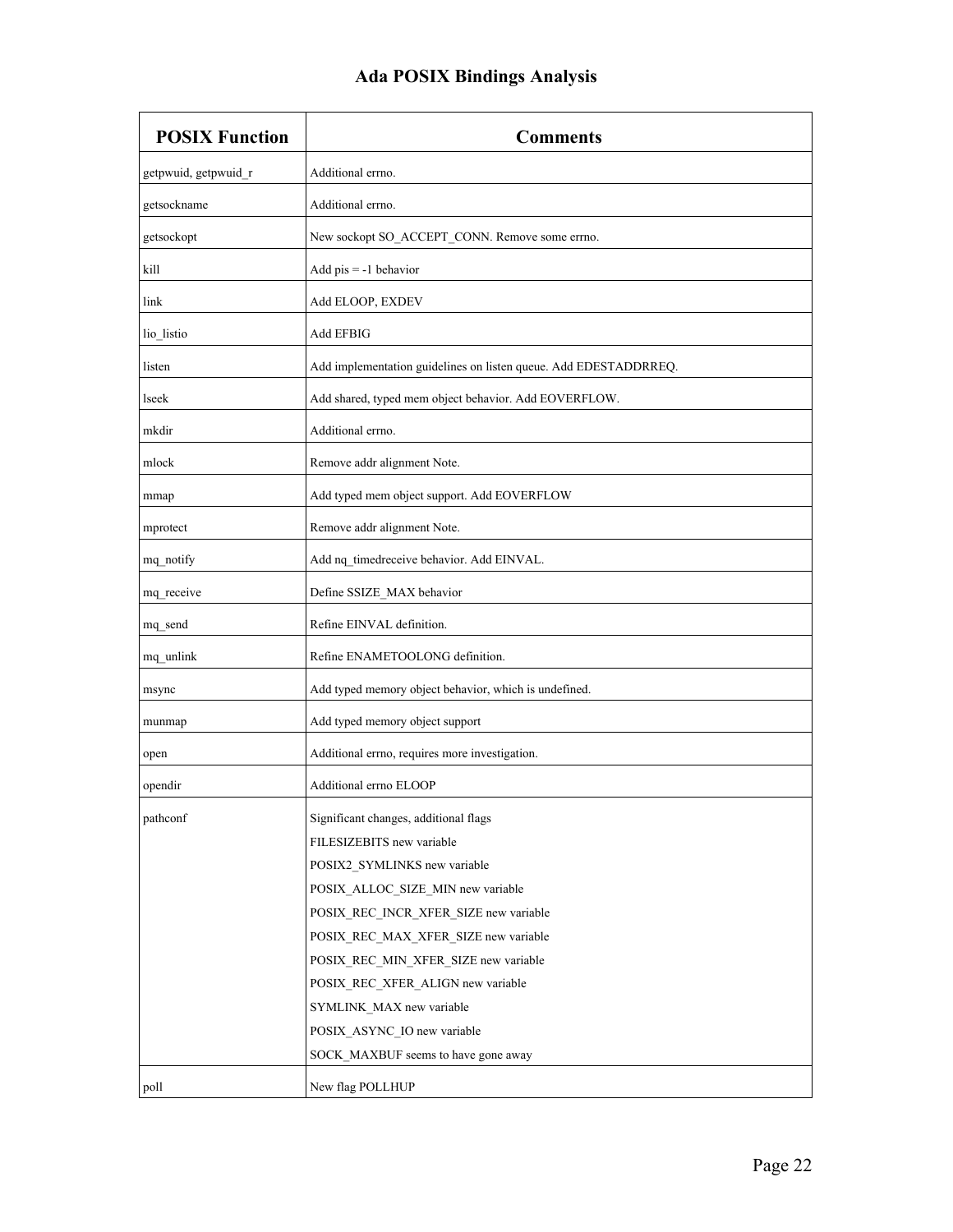| <b>POSIX Function</b>        | <b>Comments</b>                                                       |
|------------------------------|-----------------------------------------------------------------------|
| pthread_mutex_getprioceiling | Additional errno, EDEADLK                                             |
| pthread_mutex_setprioceiling | Additional errno, EDEADLK                                             |
| recv                         | Additional errnos, ECONNRESET, ETIMEDOUT, EIO                         |
| recyfrom                     | Additional errnos, ECONNRESET, ETIMEDOUT, EIO                         |
| recvmsg                      | Additional errnos, ETIMEDOUT, EIO                                     |
| setsocketop                  | Newe flag definitions                                                 |
| sigque                       | Parameter change - more restrictive types                             |
| sigwaitinfo                  | Parameter change - more restrictive types                             |
| socket                       | Expansion of protocols, additional errno                              |
| socketpair                   | Semantic Changes, Additional errno.                                   |
| stat                         | Parameter change, additional errno.                                   |
| sysconf                      | Change in system variables, must be carefully reviewed.               |
| tcdrain                      | Additional errno, file type changes                                   |
| tcflow                       | Additional errno.                                                     |
| tcflush                      | Additional errno                                                      |
| tcgetattr                    | Changes in                                                            |
| tcgetpgrp                    | Errorno ENOSYS removed                                                |
| tcsendbreak                  | Additional errno.                                                     |
| tcsetattr                    | Additional errno                                                      |
| tcsetpgrp                    | Additional errno.                                                     |
| timer_create                 | Change errno, behavior change                                         |
| timer_delete                 | Remove errno ENOSYS                                                   |
| timer_getioverrun            | Remove errno ENOSYS                                                   |
| timer_gettime                | Remove errno ENOSYS                                                   |
| timer_settime                | Possible semantic changes                                             |
| ttyname                      | Not thread safe, should use ttyname_r (may be reference problem only) |
| unlink                       | Add errno ELOOP, now applicable to streams.                           |
| utime                        | Add errno ELOOP                                                       |
| wait                         | Some semantic changes, probably does not affect interface             |
| waitpid                      | Some semantic changes, probably does not affect interface             |